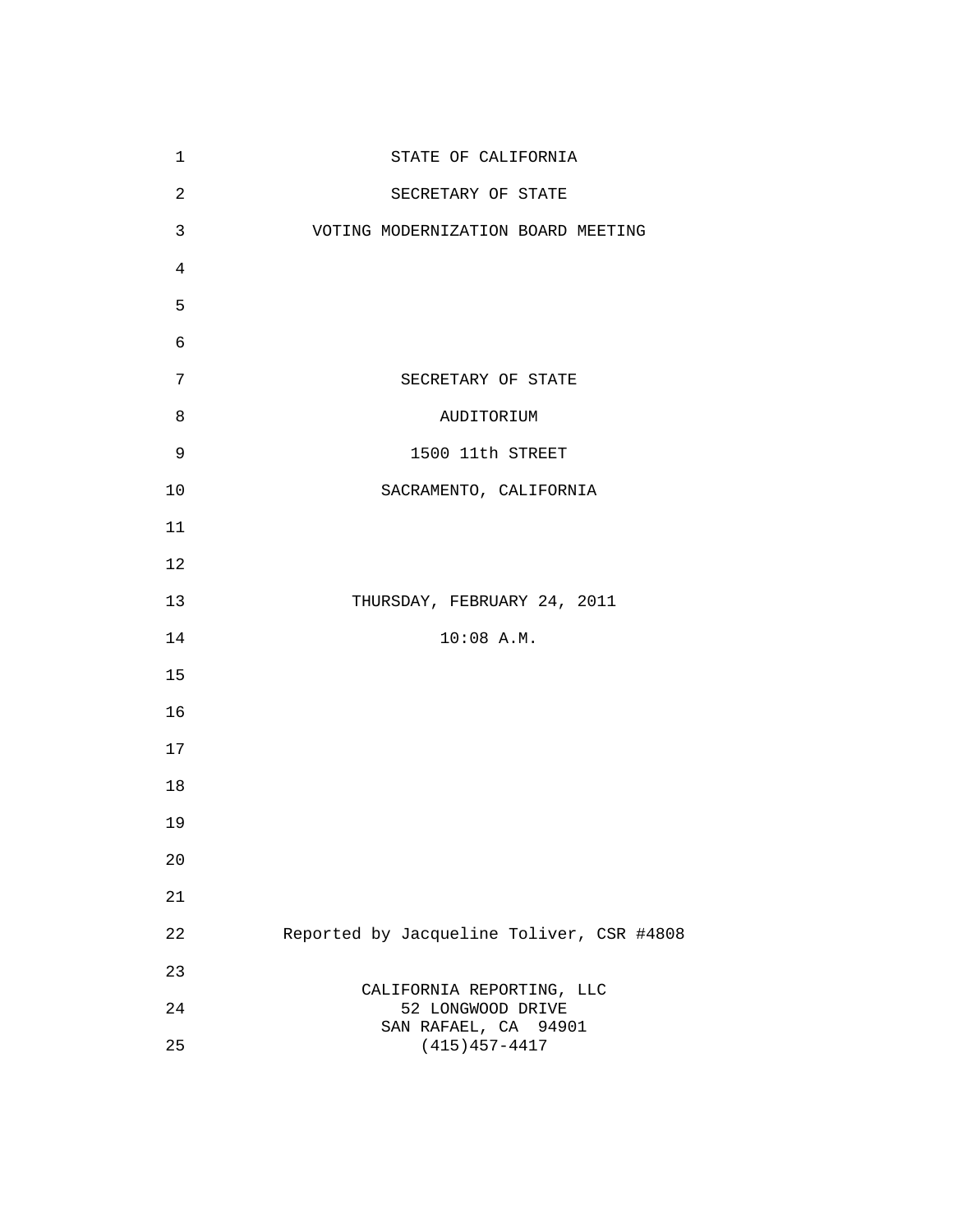| $\mathbf{1}$ |                                          | APPEARANCES                                         |
|--------------|------------------------------------------|-----------------------------------------------------|
| 2            |                                          |                                                     |
| 3            | Board Members:                           | Stephen Kaufman, Vice Chairman<br>voted to Chairman |
| 4            |                                          | Carl Guardino                                       |
| 5            |                                          | (Appearing Telephonically)                          |
| 6            |                                          | Michael Bustamante<br>Voted to Vice Chairman        |
| 7            |                                          | (Appearing Telephonically)                          |
| 8            |                                          |                                                     |
| 9            | Chief of Elections<br>voted to Executive |                                                     |
| 10           | Officer:                                 | Jana M. Lean                                        |
| 11           | Executive Assistant                      |                                                     |
| 12           | voted to Staff<br>Consultant:            | Katherine Montgomery                                |
| 13           |                                          |                                                     |
| 14           |                                          | Executive Assistant: Stacey Jarrett                 |
| 15           |                                          |                                                     |
| 16           |                                          |                                                     |
| 17           | Also Present: Robbie Anderson            |                                                     |
| 18           |                                          | Ryan Macias                                         |
| 19           |                                          |                                                     |
| 20           |                                          |                                                     |
| 21           |                                          |                                                     |
| 22           |                                          |                                                     |
| 23           |                                          |                                                     |
| 24           |                                          |                                                     |
| 25           |                                          |                                                     |
|              |                                          |                                                     |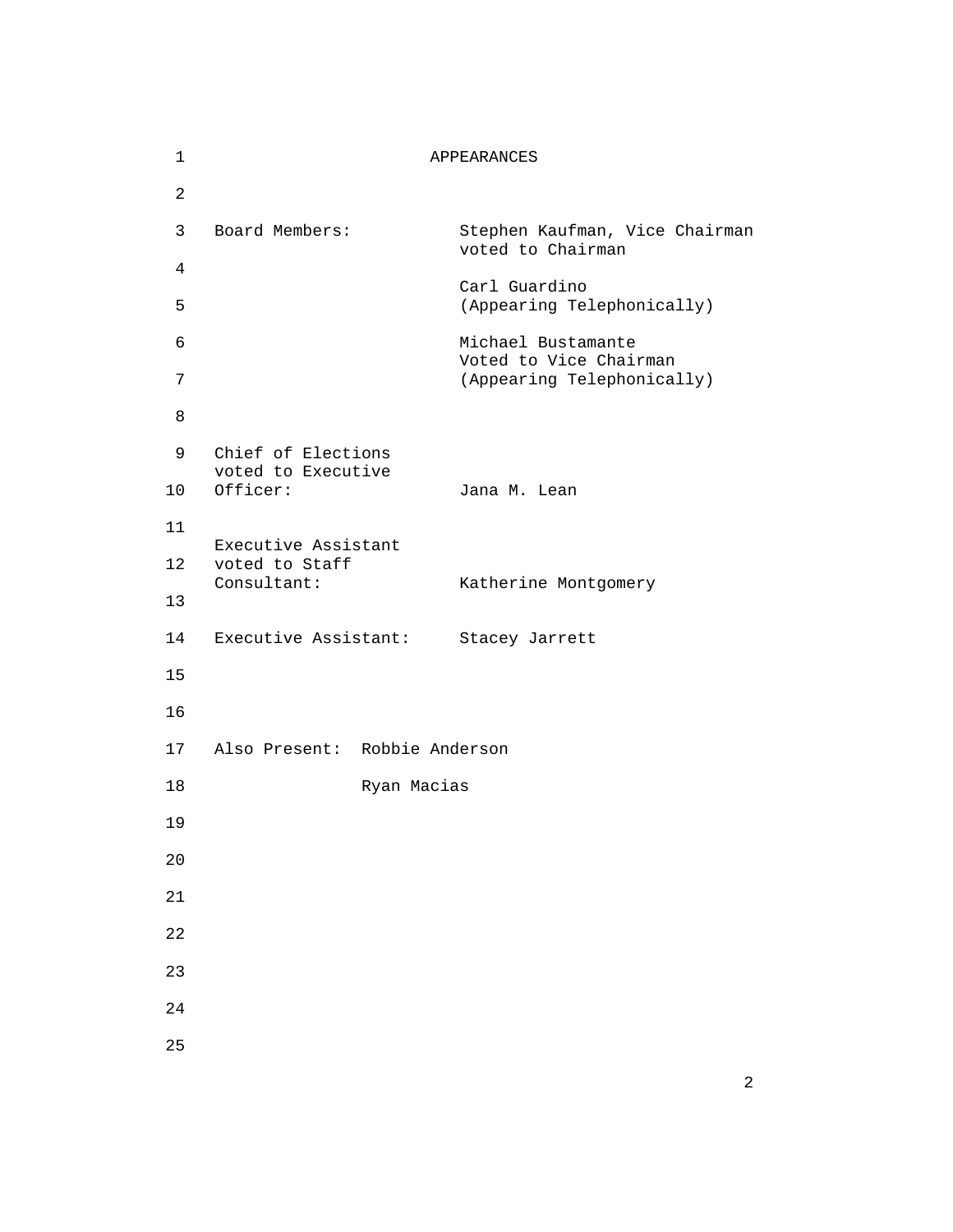1 AGENDA 2 3 I. Call to Order. 4 II. Roll Call and Declaration of Quorum. 5 III. Public Comment: 6 Judy Alter (Please see the attached website. Her letter is under "Written Testimony by Judy Alter." 7 http:/www.sos.ca.gov/elections/vma/documents.html) 8 9 IV. Adoption of February 3, 2010, Actions and Meeting Minutes. 10 V. Project Documentation Plan Review and Funding 11 Award Approval: 12 Staff Report for approval of funding award. 13 (A) Ventura County - Phase 2: Presentation by Mark Lunn, Ventura County Clerk Recorder/Registrar of 14 Voters, accompanied by Tracy Saucedo, Assistant Registrar of Voters. 15 VI. Voting Modernization Board Staffing: 16 Staff Report. 17 VII. Other Business: 18 Staff Report. 19 Testimony by Dean C. Logan, Registrar/County 20 Clerk for County of Los Angeles. 21 VIII. Adjournment. 22 23 24 25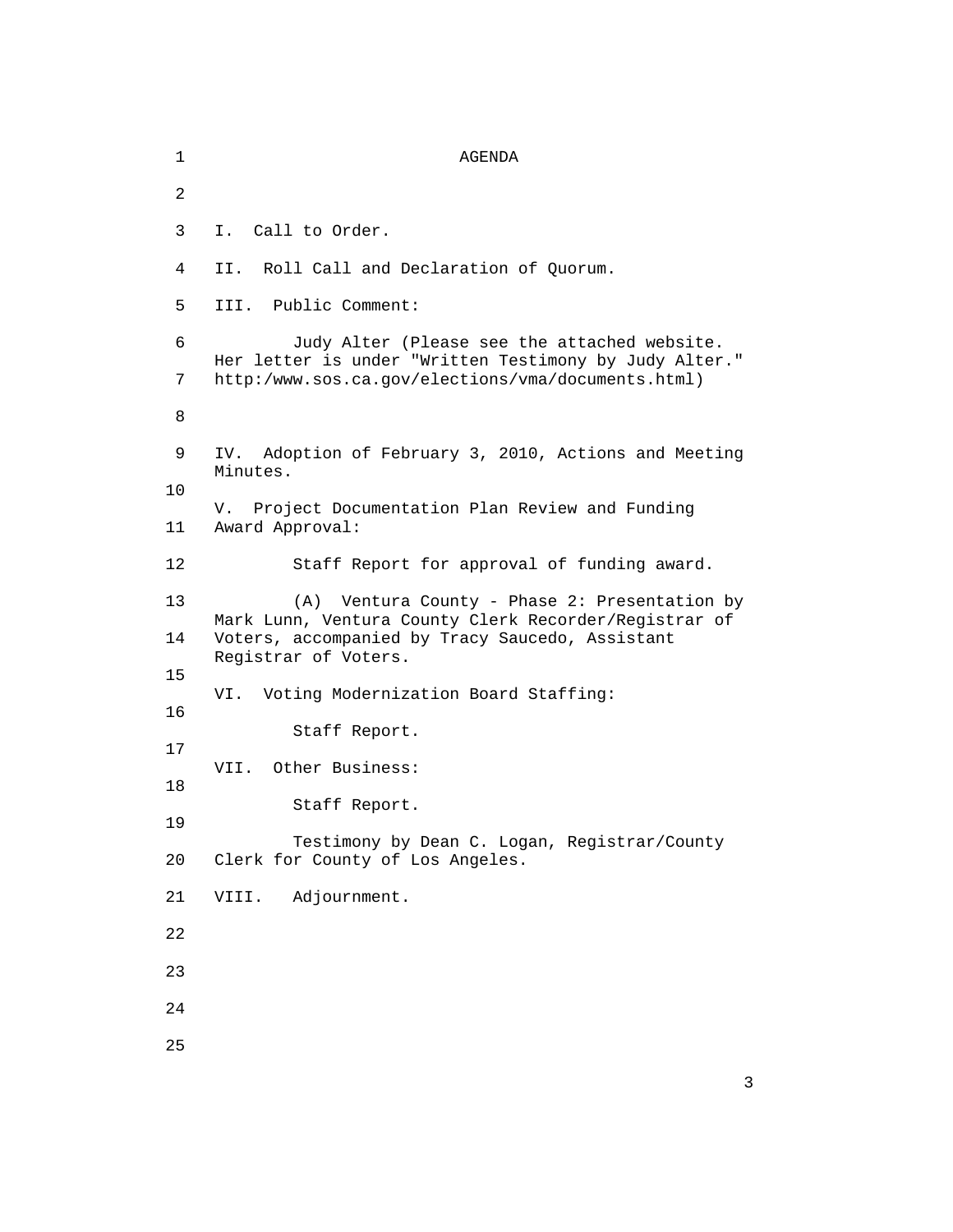1 THURSDAY, FEBRUARY 24, 2011, 10:08 A.M.  $2$  --000-- 3 VICE CHAIRMAN KAUFMAN: All right. Let's call 4 this meeting to order. Call the Voting Modernization 5 Board meeting to order. What now? Ten years running? 6 And here we are. 7 MR. BUSTAMANTE: Three governors. Four 8 Secretaries of State? 9 MS. LEAN: At least three, four. 10 VICE CHAIRMAN KAUFMAN: All right. Why don't 11 we call the roll. 12 MS. JARRETT: Stephen Kaufman? 13 VICE CHAIRMAN KAUFMAN: Here. 14 MS. JARRETT: Michael Bustamante? 15 MR. BUSTAMANTE: Here. 16 MS. JARRETT: Tal Finney? 17 (No response.) 18 MS. JARRETT: Mr. Guardino? 19 MR. GUARDINO: Here. 20 VICE CHAIRMAN KAUFMAN: Great. We have a 21 quorum. And since our last meeting, our former Chair, 22 now speaker, John Pérez, is no longer with us on the 23 Commission, so we have an open slot that hopefully will 24 get filled at some point. Hopefully the Governor will 25 realize that this Board actually exists; it's still in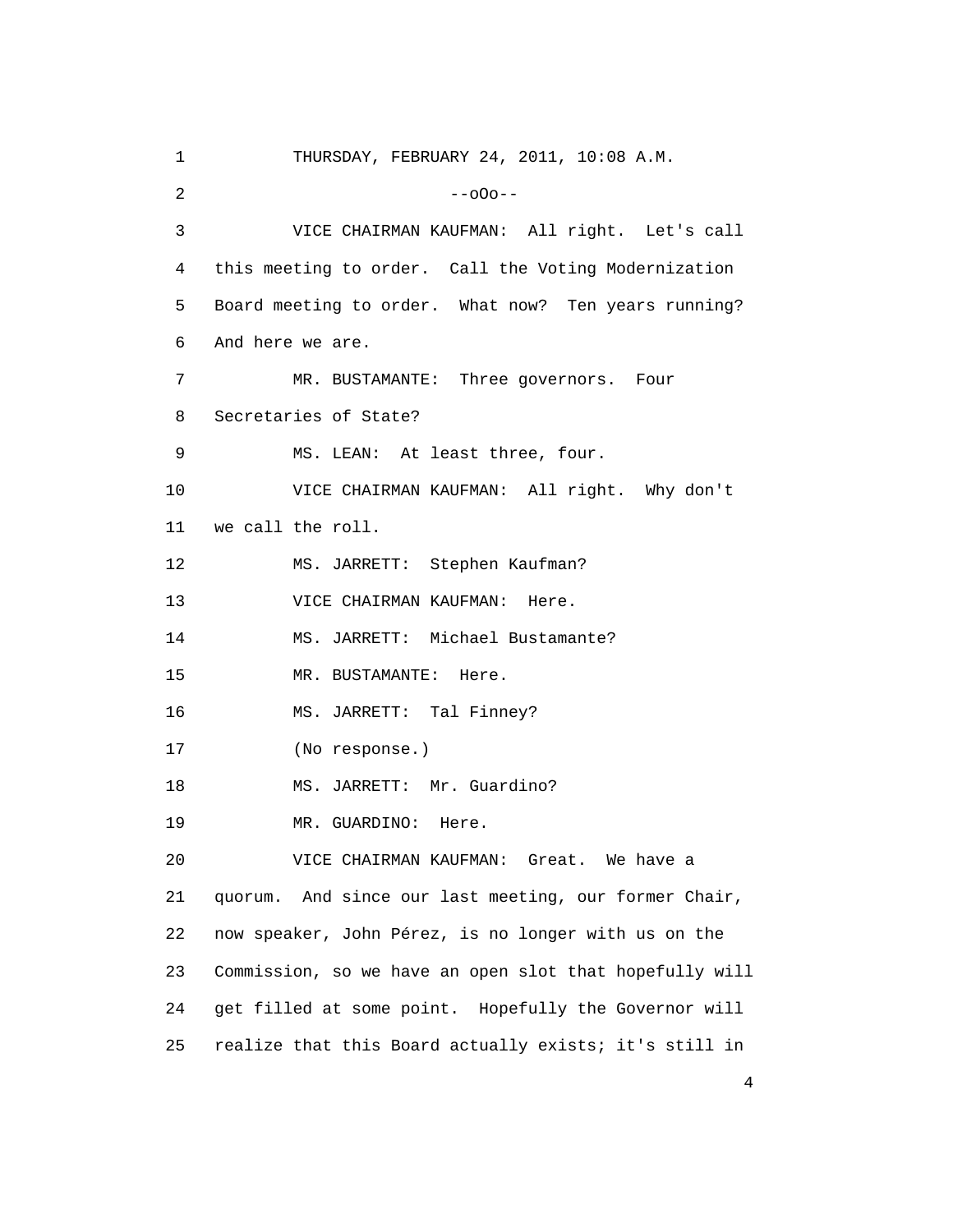1 existence and needs another member.

| 2  | So in the absence of Mr. Pérez, I, as Vice             |
|----|--------------------------------------------------------|
| 3  | Chair will serve as the Chair for this meeting today.  |
| 4  | Do we have any public comment with respect to          |
| 5  | items that are not on the agenda?                      |
| 6  | MS. JUDY ALTER: Can we wait until the end?             |
| 7  | VICE CHAIRMAN KAUFMAN: Well, we're seeking             |
| 8  | public comment now for items not on the agenda. If you |
| 9  | have anything that you want to address, now would be   |
| 10 | the time.                                              |
| 11 | MS. JUDY ALTER: I'd like to offer it in                |
| 12 | writing.                                               |
| 13 | VICE CHAIRMAN KAUFMAN: Excuse me?                      |
| 14 | MS. JUDY ALTER: I have it in writing.<br>I'11          |
| 15 | submit it to you.                                      |
| 16 | VICE CHAIRMAN KAUFMAN: Okay. We'll be happy            |
| 17 | to accept that.                                        |
| 18 | Thank you.<br>MS. JUDY ALTER:                          |
| 19 | VICE CHAIRMAN KAUFMAN: Then with that, the             |
| 20 | first item on the agenda is the adoption of the        |
| 21 | February 3rd, 2010, Actions and Meeting Minutes. I     |
| 22 | guess that's the last time that this Board met a year  |
| 23 | Those minutes have been distributed.<br>ago.           |
| 24 | Do we have a motion to approve?                        |
| 25 | MR. GUARDINO: Yes, Mr. Chair. I'll move them.          |

 $\sim$  5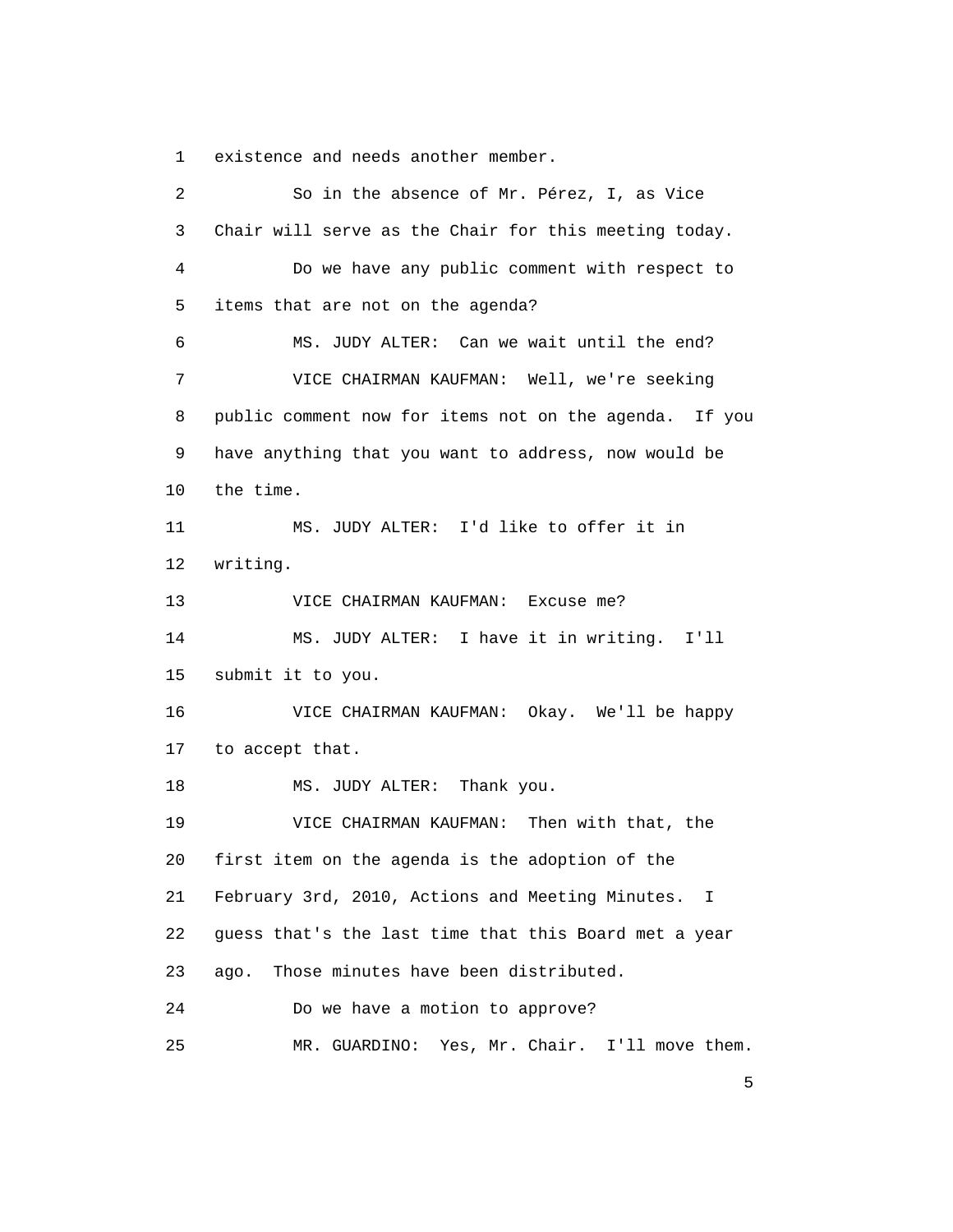1 VICE CHAIRMAN KAUFMAN: Mr. Bustamante moves. 2 I'll second. 3 All in favor of approving the minutes? 4 MR. GUARDINO: Aye. 5 VICE CHAIRMAN KAUFMAN: Aye. 6 MR. BUSTAMANTE: Aye. 7 VICE CHAIRMAN KAUFMAN: Since someone is here, 8 I guess we should roll call it. 9 MS. JARRETT: Mr. Kaufman? 10 VICE CHAIRMAN KAUFMAN: Aye. 11 MS. JARRETT: Mr. Bustamante? 12 MR. BUSTAMANTE: Aye. 13 MS. JARRETT: Mr. Guardino? 14 MR. GUARDINO: Aye. 15 VICE CHAIRMAN KAUFMAN: Okay. The minutes are 16 adopted. All right. Then the next thing on the 17 agenda, Item No. V, is the Project Documentation Plan 18 Review and Funding Award Approval for Ventura County 19 which is Phase 2 for Ventura County. Do we have a 20 staff report on that? 21 MS. MONTGOMERY: Yes, we do. 22 VICE CHAIRMAN KAUFMAN: Katherine? 23 MS. MONTGOMERY: Ventura County has submitted a 24 Project Documentation Plan for Phase 2. They are 25 requesting funding of \$523,093.57 from the remaining

 $\sim$  6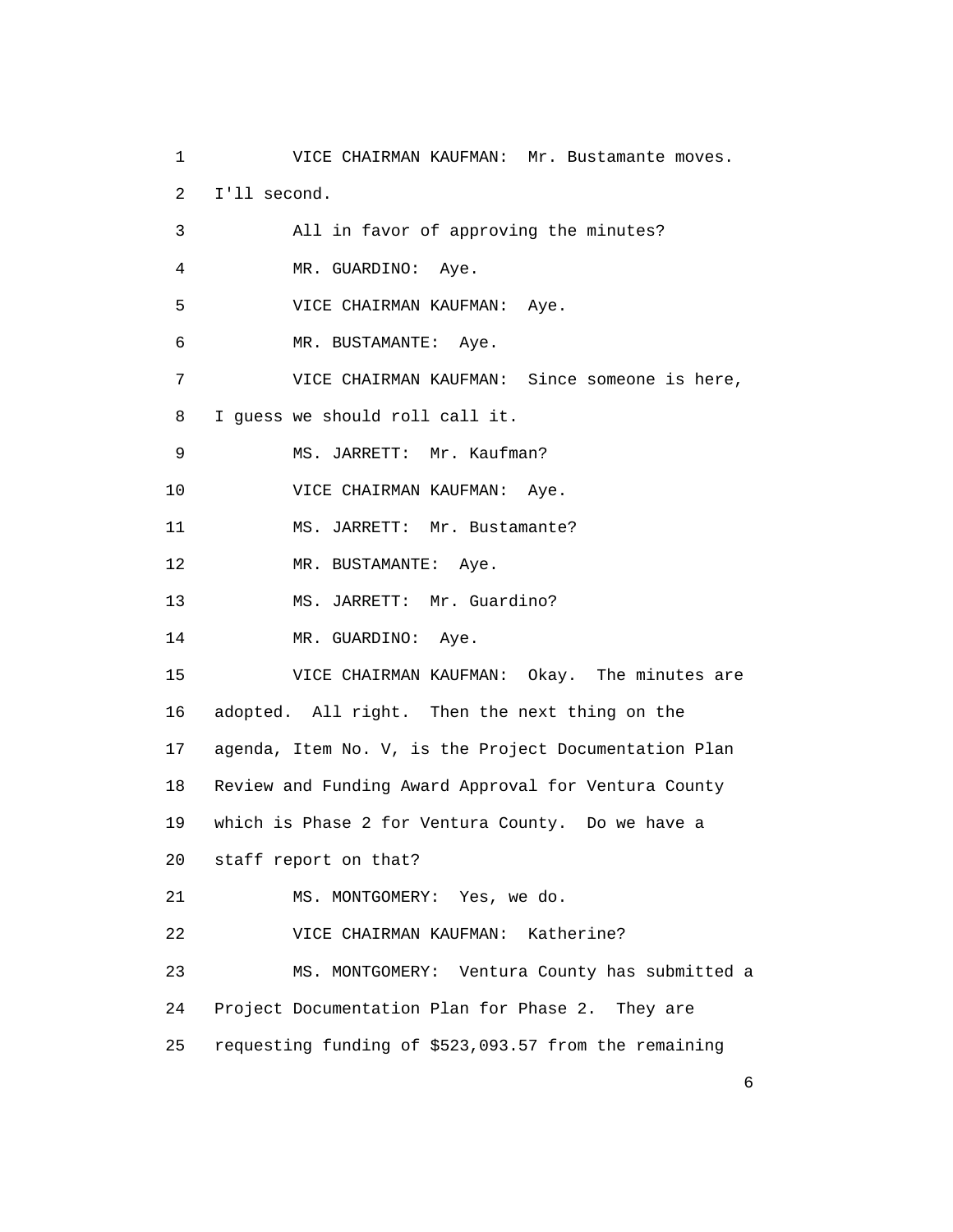1 funds of \$1,109,507.64. Ventura County has purchased 2 both an APEX VBM verification and sorting system and an 3 Opex MPE 7.5 ballot extraction system. Ventura County 4 has secured the Phase 2 equipment, and this new 5 equipment was implemented during the general election 6 in November 2010. Ventura County has fully implemented 7 the use of this new voting equipment.

 8 Ventura County's Phase 2 Project Documentation 9 Plan meets the requirements for completeness.

 10 Ventura County has augmented their existing 11 Sequoia Optech Insight optical scan voting equipment 12 with the Bowe, Bell & Howell automated vote-by-mail 13 sorting and ballot extraction system.

 14 The number of vote-by-mail voters has expanded 15 significantly in Ventura County since 2004. Nearly 16 half of all ballots cast in the November 2010 General 17 Election were cast using vote-by-mail ballots. The 18 county believes that given the increase in the number 19 of vote-by-mail ballots it is imperative to modernize 20 their vote-by-mail ballot counting processes. The new 21 equipment will allow for in-line signature capture, 22 ballot extraction, and sorting and will streamline the 23 overall vote-by-mail ballot processing. This new 24 automated system will be used to automate the sorting 25 process and processing of the returned vote-by-mail

<u>2</u>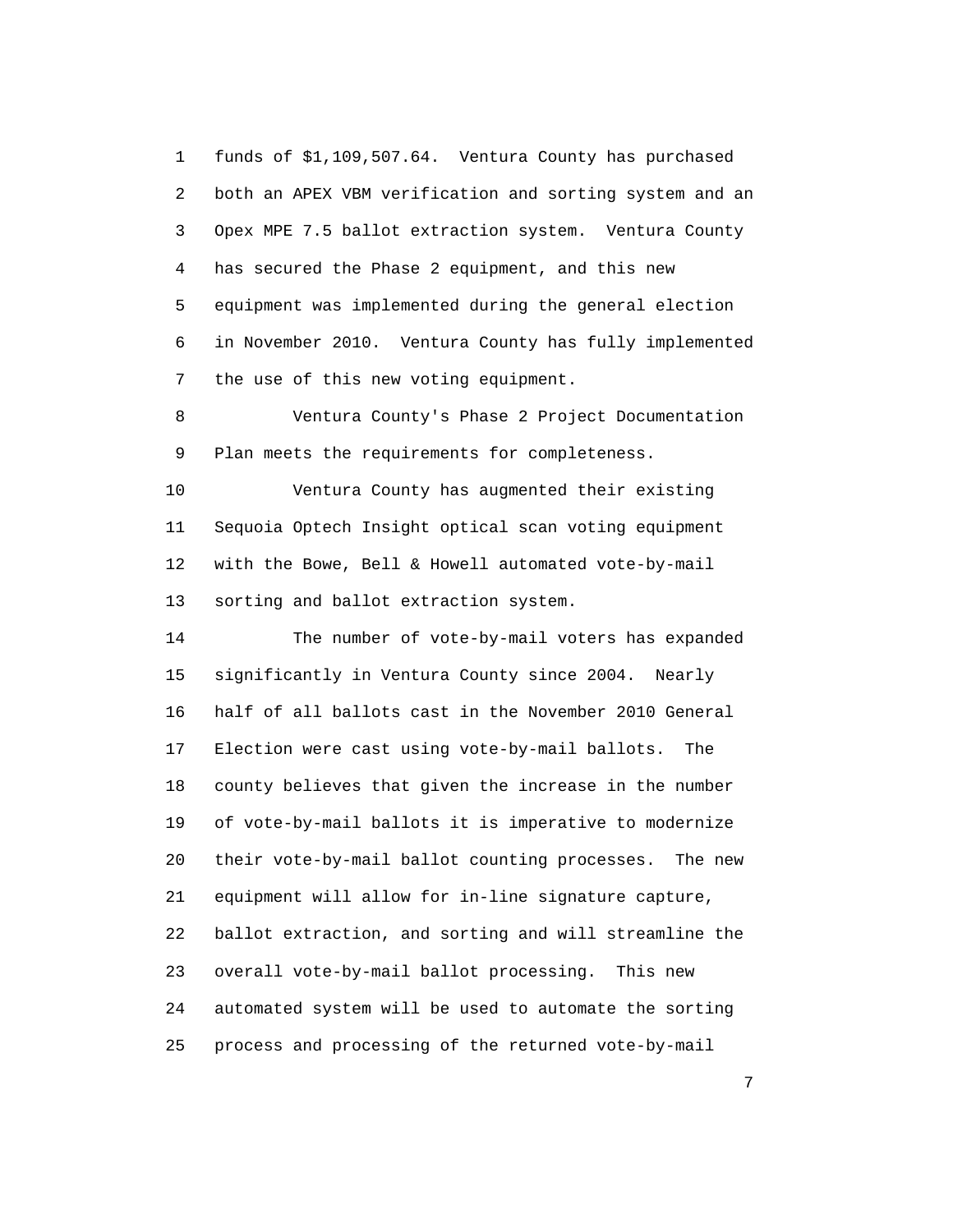1 ballots and provide a secure storage of vote-by-mail 2 ballots through the canvass process.

 3 Ventura County has projected that the 4 implementation of this system will save the county an 5 estimated 2,160 staff hours in major elections and 6 significantly increase the accuracy in preparing the 7 ballots for tabulation by decreasing the potential for 8 error.

 9 The Bowe, Bell & Howell automated vote-by-mail 10 verification and sorting and ballot extraction systems 11 are a third-party combination of hardware and software 12 to support the County's voting system and does not 13 itself require certification as a voting system for use 14 in California.

 15 Ventura County will only receive VMB payments 16 once it has submitted detailed invoices for its voting 17 equipment. Please note the staff-proposed funding 18 award is based upon allowable reimbursement under 19 Proposition 41 for voting equipment hardware and 20 software only. The extended service maintenance line 21 items listed in the Ventura County contract with Bowe, 22 Bell & Howell Company would not be covered as a 23 reimbursable claim under Proposition 41. 24 It is our recommendation that Ventura County's

25 Phase 2 Project Documentation Plan be approved and a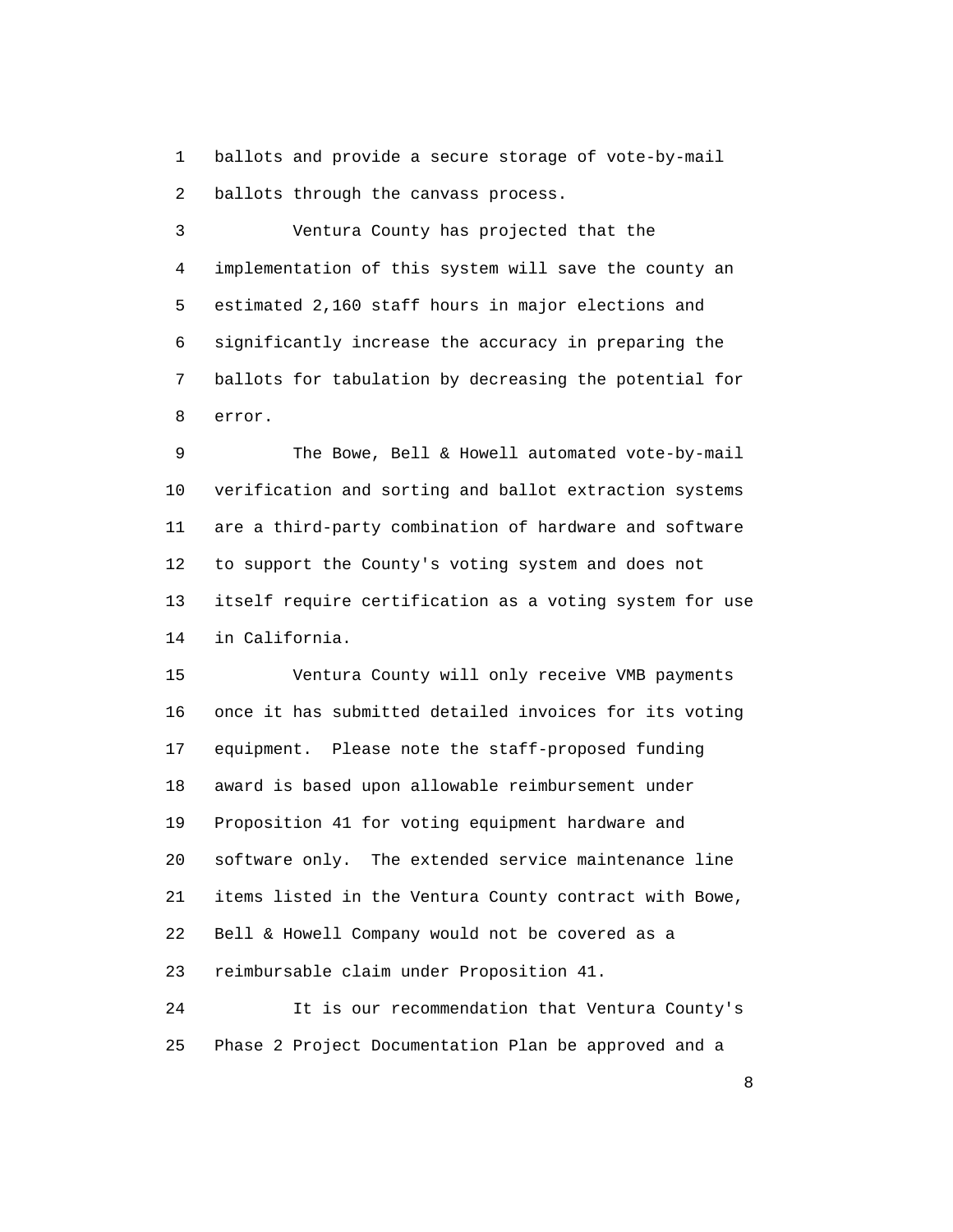1 Funding Award Letter be issued in the amount of 2 \$523,093.57.

 3 VICE CHAIRMAN KAUFMAN: Do either of the two of 4 you on the phone have any questions of staff regarding 5 the report? 6 MR. BUSTAMANTE: No, Mr. Chair. 7 MR. GUARDINO: No, I don't have any. 8 This is the same system that Sonoma County 9 used, correct? 10 MS. LEAN: Correct. This is one of the pieces 11 of equipment. They've got an extra one with the ballot 12 extraction system; but yes, this is very similar to 13 what Sonoma purchased. 14 VICE CHAIRMAN KAUFMAN: And this does not use 15 up all of Ventura County's potential allocation, 16 correct? 17 MS. LEAN: Right. 18 VICE CHAIRMAN KAUFMAN: We have representatives 19 from Ventura County here. Would you like to address 20 the Board? Is this a live mic? 21 MS. MONTGOMERY: Yes. 22 You can come up to the podium. 23 MR. LUNN: Good morning. I'm Mark Lunn, 24 Ventura County Court Recorder/Registrar of Voters. 25 With me this morning is Tracy Saucedo, the Assistant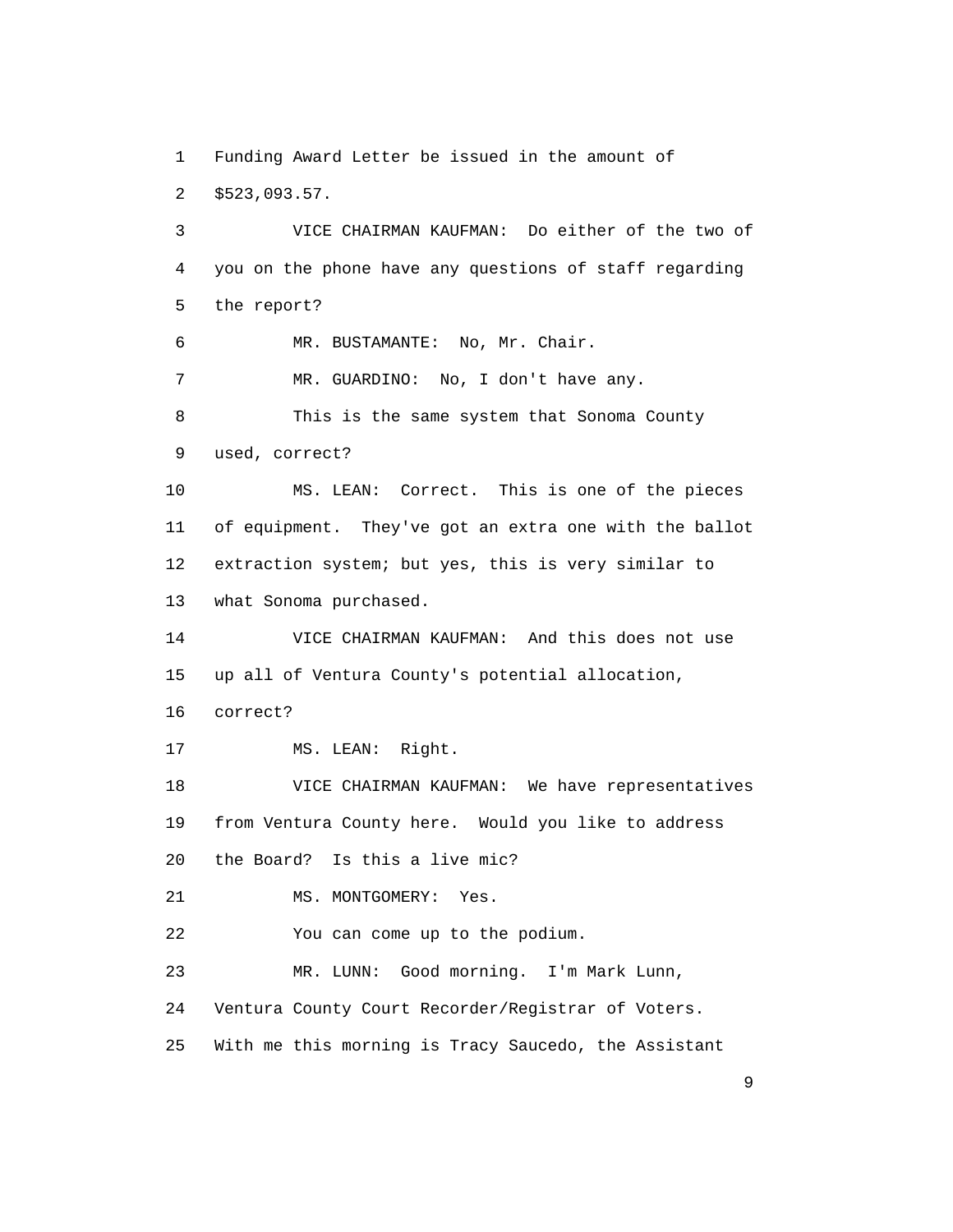1 Registrar of Voters. We're happy to be here this 2 morning, and we appreciate your staff report.

 3 VICE CHAIRMAN KAUFMAN: Good morning to both of 4 you.

 5 MR. LUNN: I just want to report that we 6 implemented these machines the first time in November 7 past election and both machines worked exceptionally 8 well. It was our first time through, so we did save -- 9 we saved a lot of hours. Not as many as we will in the 10 future once we're able to see how the machine works, 11 but it worked very successfully. In that election in 12 November, we had over 62 percent turnout and 137,000 13 vote-by-mail ballots were processed using both of those 14 machines. Pretty significant test the first time 15 around. It worked exceptionally well.

 16 And, of course, in the past election we only 17 had about 22,000 registered votes that were a small 18 piece of the state senatorial district that we 19 conducted. And at that time we processed about 3,000 20 votes by mail on both systems and things worked really 21 well. We're really happy that we made that 22 acquisition.

 23 Initially processed before I took office in 24 July of last year, but I'm certainly glad that Tracy 25 and her counterparts had the foresight to put these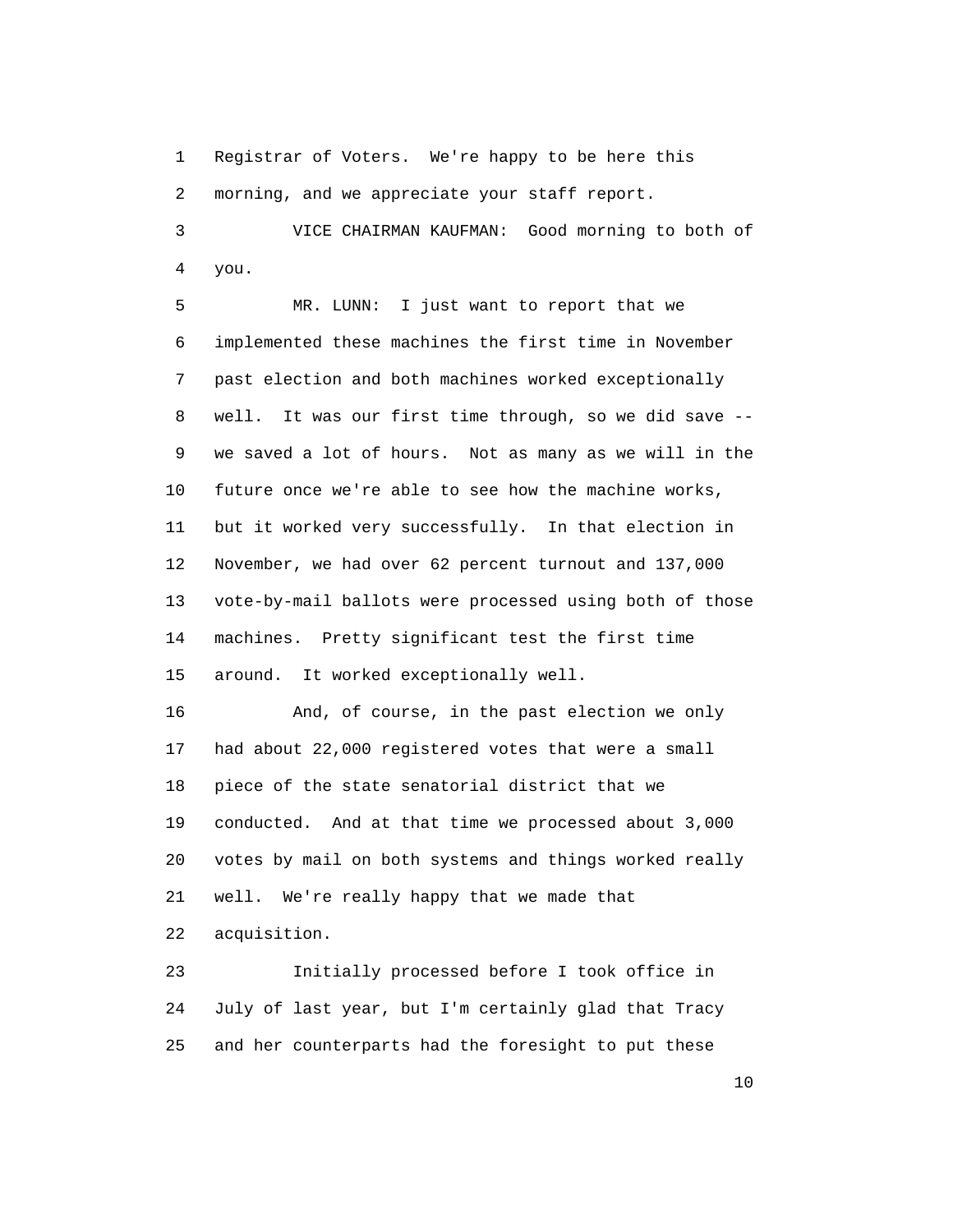1 things through.

| 2              | We appreciate your consideration this morning.          |
|----------------|---------------------------------------------------------|
| $\mathfrak{Z}$ | VICE CHAIRMAN KAUFMAN: Just so I understand             |
| 4              | it, I've seen a lot of vote canvasses taking place.     |
| 5              | Are these the machines -- is this the machine that      |
| 6              | essentially automatically reads the signatures and      |
| 7              | verifies the absentee vote-by-mail ballot and then      |
| 8              | it's based on the image that's on the voter             |
| 9              | registration record?                                    |
| 10             | MR. LUNN: Right. One of the two machines does           |
| 11             | that, and it did fulfill that purpose for us this time. |
| 12             | And, of course, the other machine is the extractor.     |
| 13             | And that saves a lot of time being able to cut those    |
| 14             | ballots open and extract the ballots from the envelope. |
| 15             | VICE CHAIRMAN KAUFMAN:<br>Those are pretty              |
| 16             | remarkable systems. The image -- what is it? I don't    |
| 17             | know what the technical name of it is, but the image    |
| 18             | captures the voter registration.                        |
| 19             | Gentleman, do you have any questions for                |
| 20             | Ventura County?                                         |
| 21             | MR. BUSTAMANTE: No, Mr. Chairman.                       |
| 22             | MR. GUARDINO: I don't know either. And I move           |
| 23             | the staff report.                                       |
| 24             | VICE CHAIRMAN KAUFMAN: Okay. Do we have a               |
| 25             | second?                                                 |
|                |                                                         |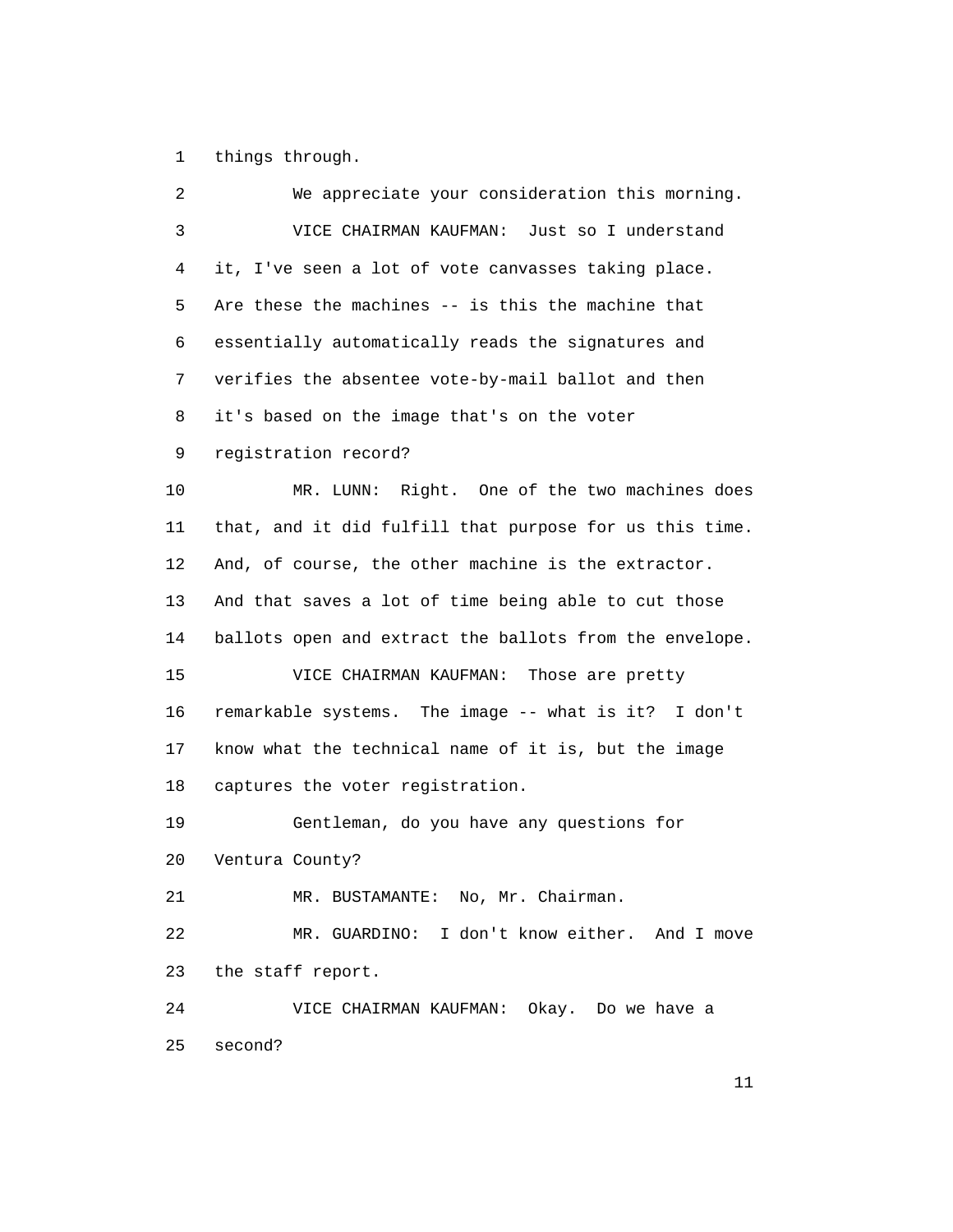1 MR. BUSTAMANTE: Second.

 2 VICE CHAIRMAN KAUFMAN: All right. Let's do a 3 vote. 4 MS. JARRETT: Mr. Kaufman? 5 VICE CHAIRMAN KAUFMAN: Aye. 6 MS. JARRETT: Mr. Bustamante? 7 MR. BUSTAMANTE: Aye. 8 MS. JARRETT: Mr. Guardino? 9 MR. GUARDINO: Aye. 10 VICE CHAIRMAN KAUFMAN: Congratulations to you. 11 You have some more money for your systems, and some 12 money after that. 13 MR. LUNN: Thank you very much. We appreciate 14 it. 15 VICE CHAIRMAN KAUFMAN: We'll look forward to 16 the next update. 17 MR. LUNN: Thank you. 18 VICE CHAIRMAN KAUFMAN: You're welcome. 19 Okay. The next item on the agenda is the 20 staffing and officers for this Board. As I mentioned, 21 the former Chair is no longer with us. I'm currently 22 the Vice Chair, and so we have a nomination process for 23 a new Board Chair, a new Vice Chair, and also for 24 Executive Officer and Staff Consultant that are 25 provided by the Secretary of State's office to the

 $\sim$  12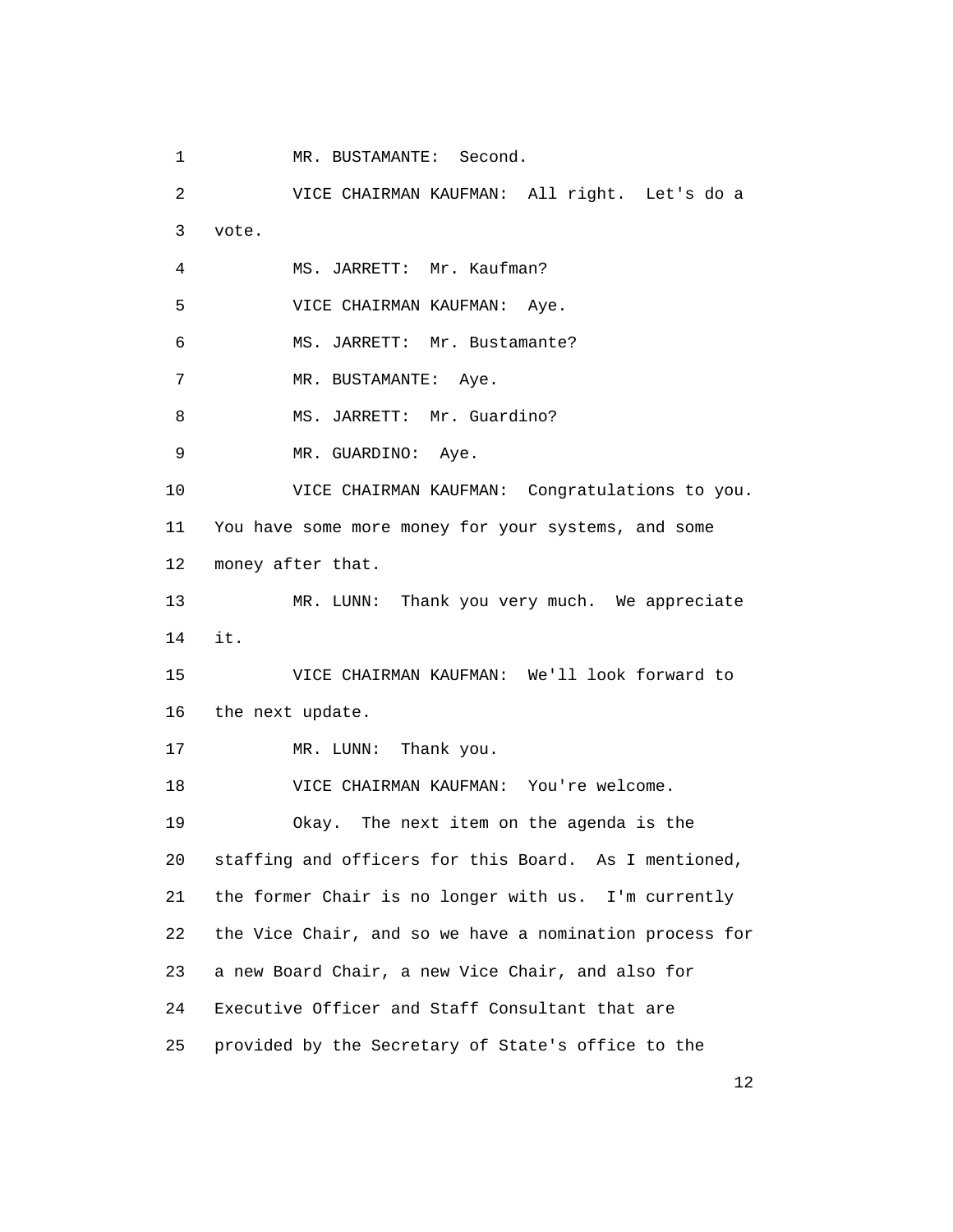1 Board.

 2 Jana, just so I have all the positions 3 correctly, you were -- 4 MS. LEAN: The Staff Consultant. 5 VICE CHAIRMAN KAUFMAN: And you have been 6 acting as Executive Officer? Or I guess we're at that 7 point where we have to do that. 8 MS. LEAN: Right. 9 VICE CHAIRMAN KAUFMAN: And Katherine, who has 10 been serving as the -- technically the -- 11 MS. MONTGOMERY: Executive Assistant. 12 VICE CHAIRMAN KAUFMAN: -- Executive Assistant 13 to the Staff Consultant is sitting here as potential 14 appointee for Staff Consultant. So we have Board, 15 Chair, Vice Chair, Executive Officer, and Staff 16 Consultant. Why don't we start at the top. 17 MS. MONTGOMERY: I do have some things to read 18 in the record regarding the Board Chair and Vice Chair. 19 VICE CHAIRMAN KAUFMAN: Okay. 20 MS. MONTGOMERY: At the first meeting of the 21 Voting Modernization Board held way back on June 6, 22 2002, John Pérez was nominated as Chair of the Board. 23 In the spring of 2010, John Pérez stepped down 24 as both a member and the Chair of the Voting 25 Modernization Board.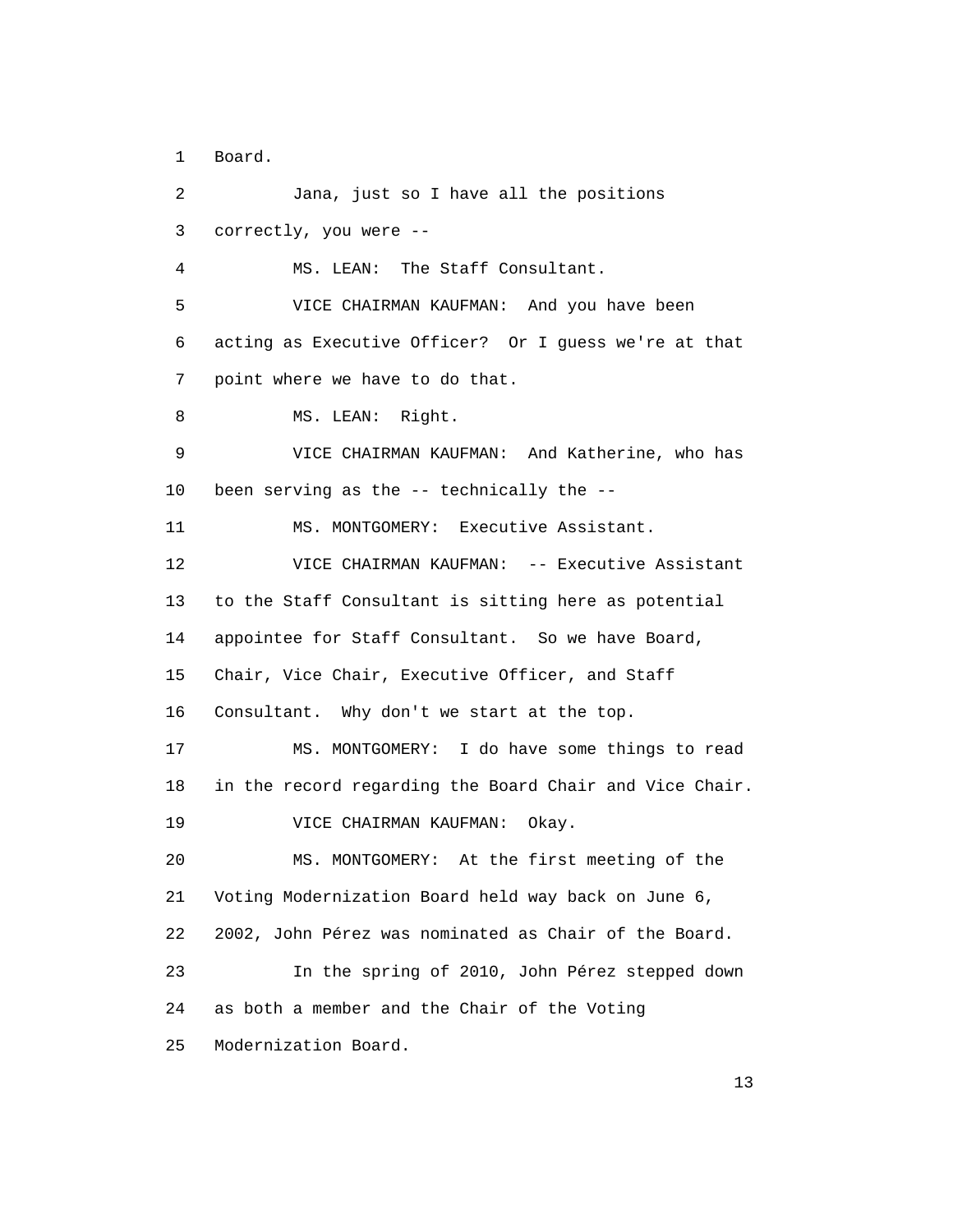1 As put forth in the Voting Modernization Board 2 Policies and Procedures Manual, the Chair is nominated 3 by at least one other member of the Board and elected 4 by at least three members of the Board. The Chair 5 presides at all meetings of the Board until the 6 business of the Board is completed, the Chair is 7 removed, or voluntarily terminates. A Vice Chair is 8 also nominated and elected. The Vice Chair is the 9 presiding officer in the absence of the Chair. 10 With that said, in order to sign the Ventura 11 County's Final Award Letter, the Board needs to select 12 a new Chair. In the event the Board chooses the 13 current Vice Chair to be the new Chair, the Board will 14 also need to choose a new Vice Chair. 15 Would any Board members like to make a 16 nomination? 17 MR. GUARDINO: I move that we elevate our Vice 18 Chair to Chair. 19 MR. BUSTAMANTE: I would second that. 20 VICE CHAIRMAN KAUFMAN: Let's call a vote on 21 that. Since they're not sitting here, go down the 22 order. 23 MS. JARRETT: Mr. Guardino? 24 MR. GUARDINO: Aye. 25 MS. JARRETT: Mr. Bustamante?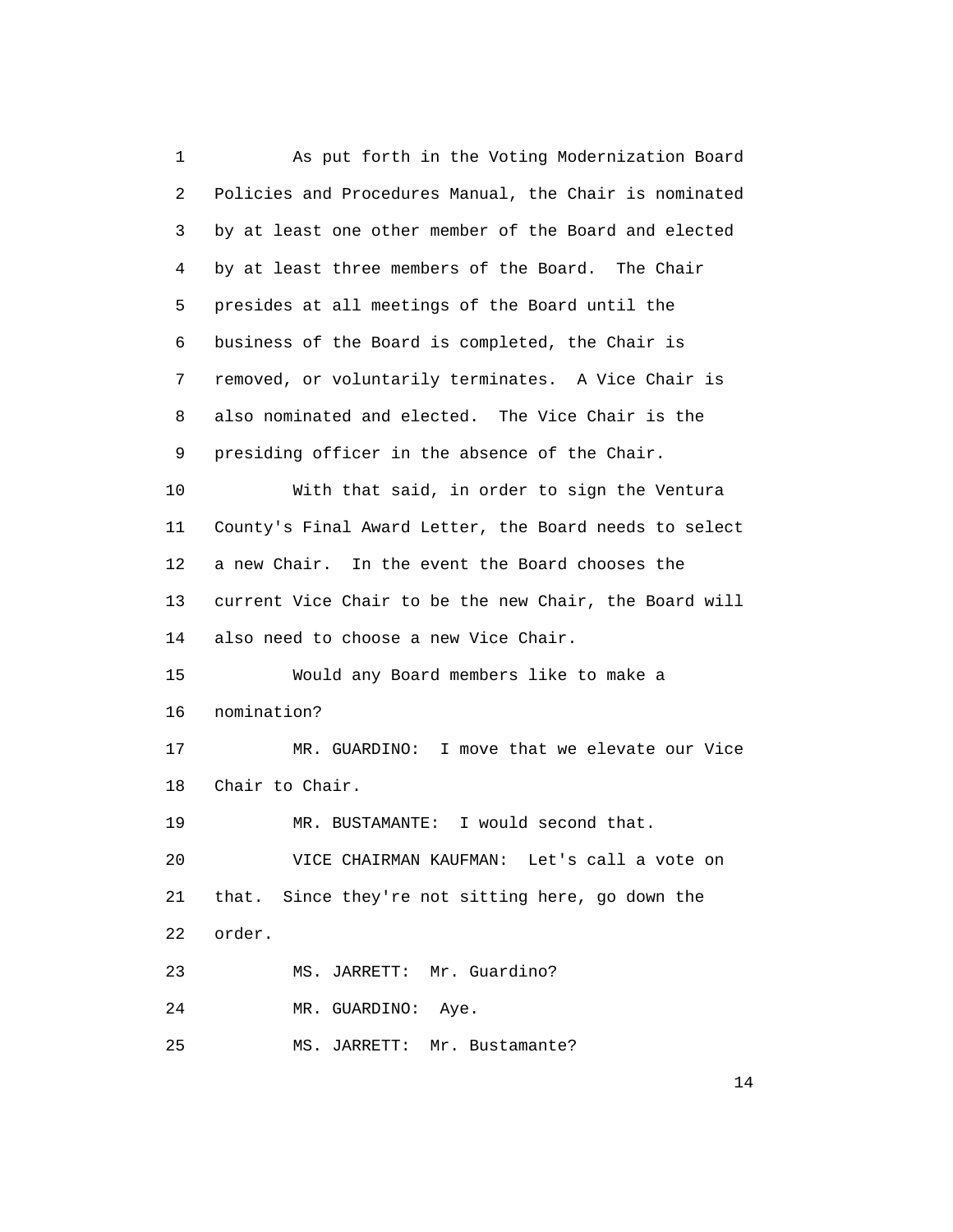1 MR. BUSTAMANTE: Aye.

 2 VICE CHAIRMAN KAUFMAN: And Mr. Kaufman. I 3 will cast the vote for myself. And I gladly accept the 4 honor of being Chair of this worthy Board. 5 (Laughter.) 6 MR. GUARDINO: Well done. I would second and 7 move that we move Mr. Bustamante for Vice Chair. 8 CHAIRMAN KAUFMAN: And I'll second that. 9 MS. JARRETT: Mr. Guardino? 10 MR. GUARDINO: Aye. 11 MS. JARRETT: Mr. Kaufman? 12 CHAIRMAN KAUFMAN: Aye. 13 MS. JARRETT: And Mr. Bustamante? 14 MR. BUSTAMANTE: With no shame, Aye. 15 CHAIRMAN KAUFMAN: Okay. The next step -- are 16 you going to do it? 17 MS. MONTGOMERY: I do have a little something 18 to say about the SOS. 19 At the first meeting of the Voting 20 Modernization Board, the Board approved its operating 21 structure, policies and procedures, and a Memorandum of 22 Understanding, an MOU, with the Secretary of State for 23 administrative support services. The MOU provides for 24 the Secretary of State to designate a staff member to 25 serve as Executive Officer to the Board to assist the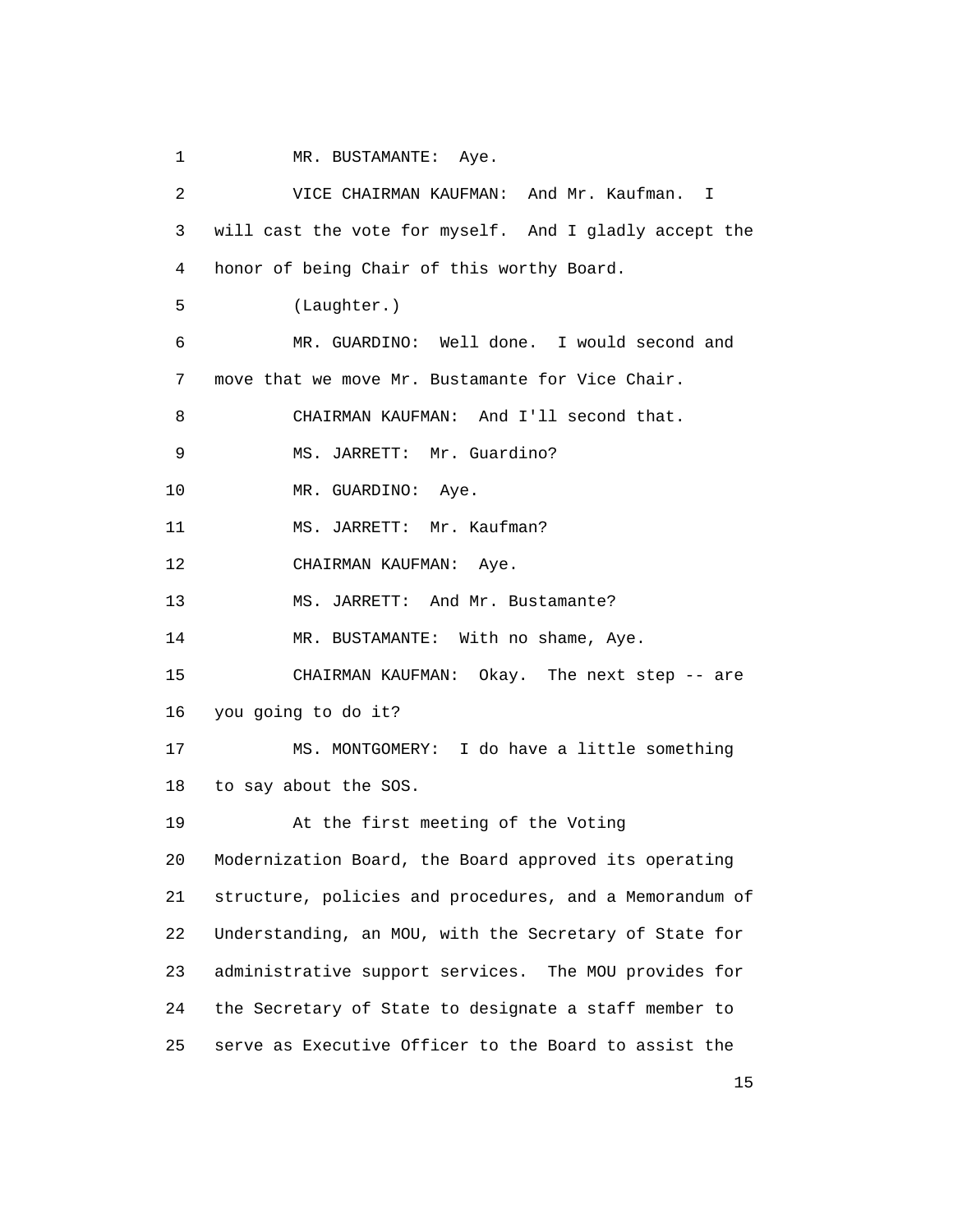1 VMB in carrying out its duties.

| 2  | At the August 15th, 2007, meeting of the VMB,           |
|----|---------------------------------------------------------|
| 3  | the Board appointed former Chief of Elections Cathy     |
| 4  | Mitchell as the Executive Officer to the Board. As the  |
| 5  | executive officer, Ms. Mitchell acted as the SOS policy |
| 6  | advisor to the Board and was responsible for executing  |
| 7  | any and all documentation on behalf of the Board        |
| 8  | necessary to accomplish the loan application process,   |
| 9  | bond programs, and the processing of payment requests   |
| 10 | from the counties.                                      |
| 11 | On March 31st, 2010, Ms. Mitchell retired from          |
| 12 | the Secretary of State's Election Division.             |
| 13 | Ms. Mitchell's retirement necessitates the appointment  |
| 14 | of a new Executive Officer to fulfill the above-listed  |
| 15 | duties.                                                 |
| 16 | As you know, Jana Lean became the new Chief of          |
| 17 | Elections on May 5th, 2010. So it is the staff          |
| 18 | recommendation that we appoint the new Chief of         |
| 19 | Elections, Jana Lean, as the new Voting Modernization   |
| 20 | Board Executive Officer. With Jana taking on the role   |
| 21 | of Executive Officer, that would make me, Katherine,    |
| 22 | the new Staff Consultant, and Stacey Jarrett the new    |
| 23 | Executive Assistant.                                    |
| 24 | Do you gentlemen have any questions?                    |

25 VICE CHAIRMAN BUSTAMANTE: No questions.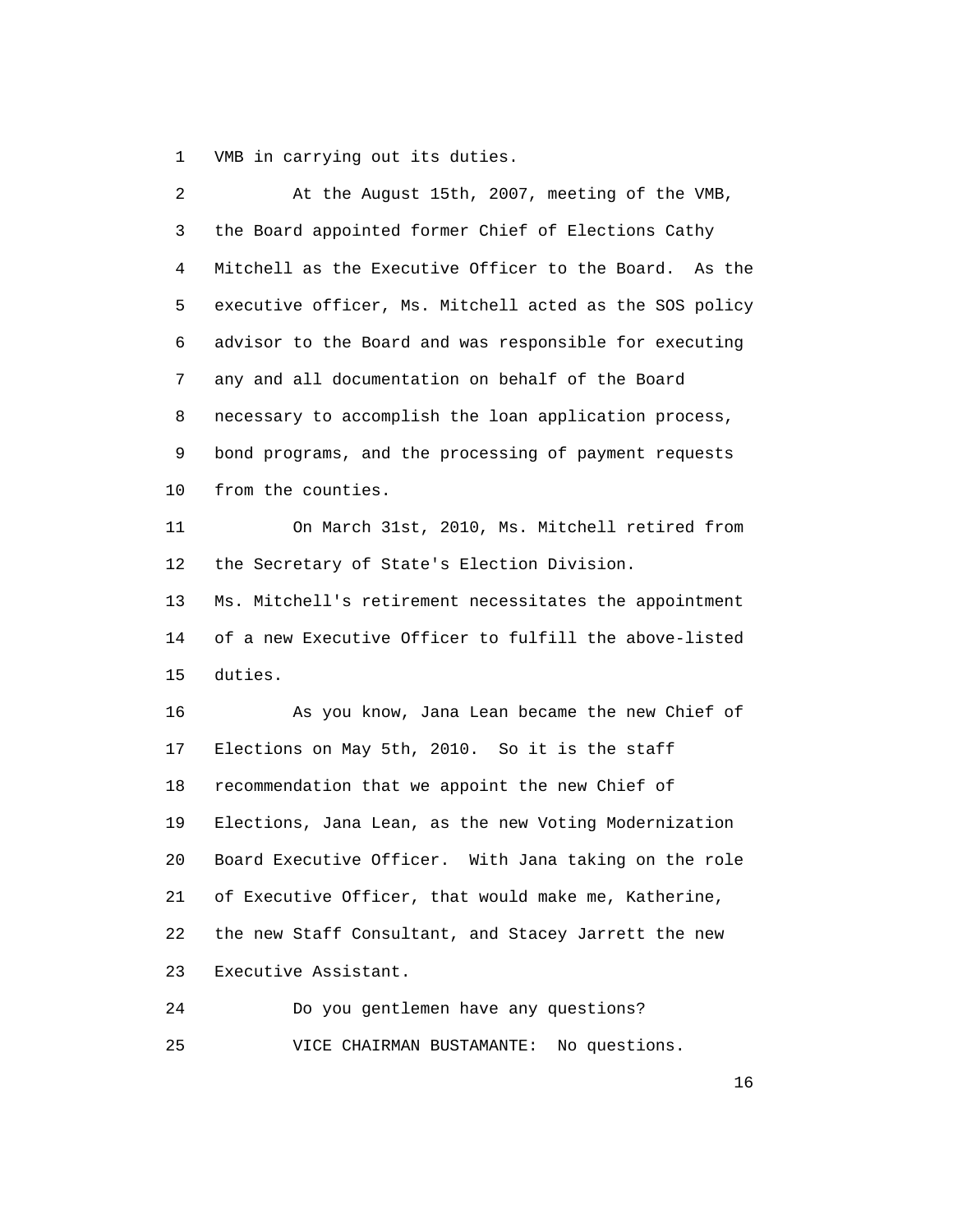1 CHAIRMAN KAUFMAN: No questions on my end, 2 other than to compliment both of you for the work you 3 have done for this Board over the years. And I know 4 that your leadership will help the Secretary of State's 5 Office in the elections division for years to come. So 6 congratulations on that. I haven't had a chance to 7 personally congratulate you. 8 VICE CHAIRMAN BUSTAMANTE: Nor have I. 9 Katherine and Jana, thank you so much for all of these 10 years of service and dedication. You've made this very 11 easy for us to be able to work here and, you know, 12 congratulations to you on your elevation. 13 MS. LEAN: Thank you. 14 CHAIRMAN KAUFMAN: She's elevating. She's 15 essentially above the table. 16 (Laughter.) 17 VICE CHAIRMAN BUSTAMANTE: How would you like 18 to proceed, Mr. Chair? 19 CHAIRMAN KAUFMAN: Why don't you -- is there 20 any reason we can't do these both at once? 21 MS. LEAN: No. 22 CHAIRMAN KAUFMAN: Why don't we do a nomination 23 for both of these offices at once. 24 Vice Chairman Bustamante? 25 VICE CHAIRMAN BUSTAMANTE: Yes. I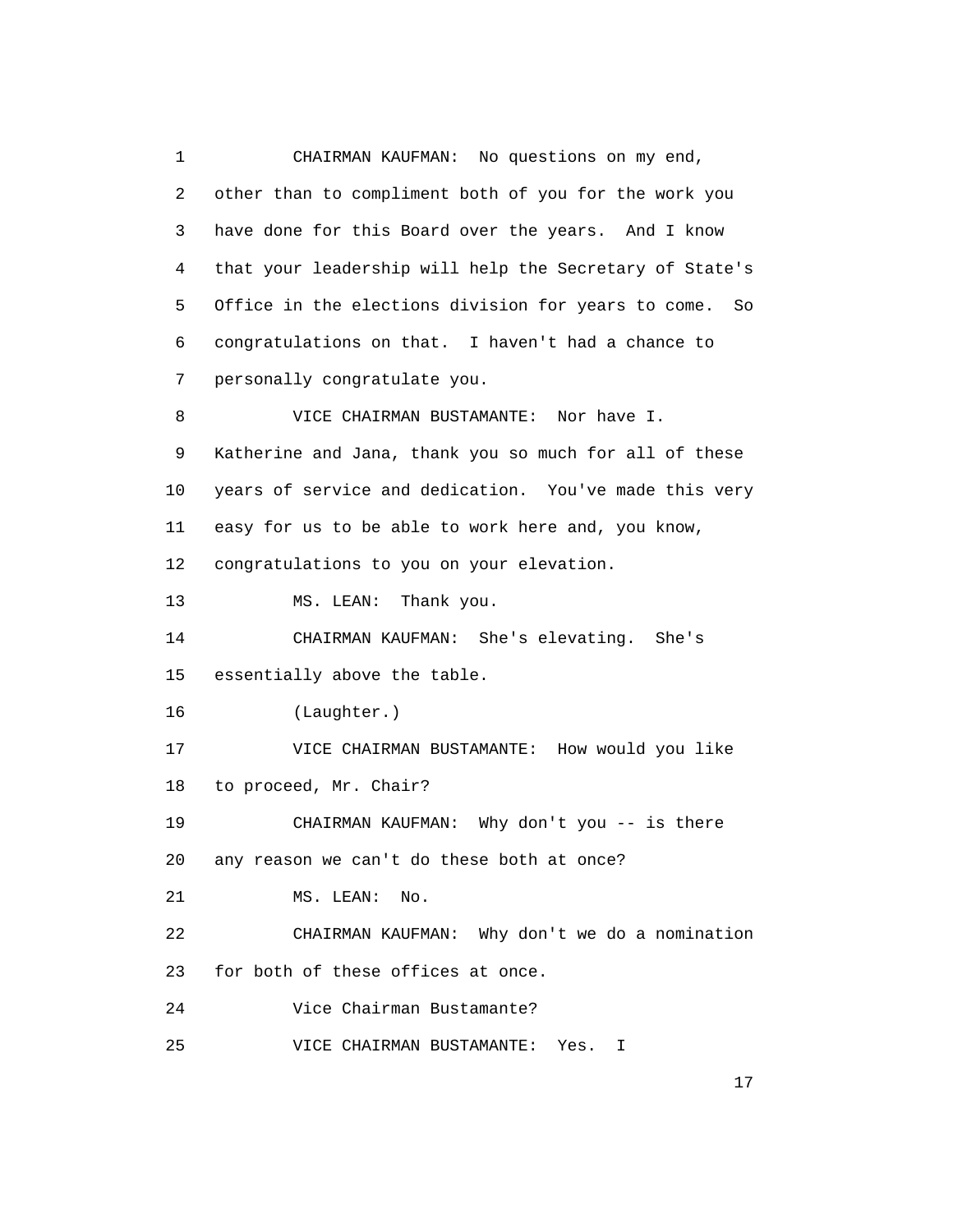1 wholeheartedly would nominate Jana and Katherine to 2 those staff positions. 3 MR. GUARDINO: I second the motion. 4 MS. JARRETT: Mr. Kaufman? 5 CHAIRMAN KAUFMAN: Aye. 6 MS. JARRETT: Vice Chairman Bustamante? 7 VICE CHAIRMAN BUSTAMANTE: Aye. 8 MS. JARRETT: Mr. Guardino? 9 MR. GUARDINO: Aye. 10 CHAIRMAN KAUFMAN: Okay. We have our team in 11 place going forward. Thank you all. 12 All right. Other business. 13 Katherine, Do you have a report for us on that? 14 MS. MONTGOMERY: Yes, I do. 15 Due to staffing changes, which we've just 16 discussed, the counties have not been surveyed 17 regarding the possibility of establishing a deadline 18 for the use of any unspent formula allocations and the 19 possibility of conducting a second funding round using 20 those unspent allocations. 21 If the Board would like to continue looking 22 into the subjects discussed at the last meeting, I can 23 work with Mr. Kaufman on developing a survey and having 24 them approach the counties.

25 CHAIRMAN KAUFMAN: Yeah. And let me just

 $\sim$  18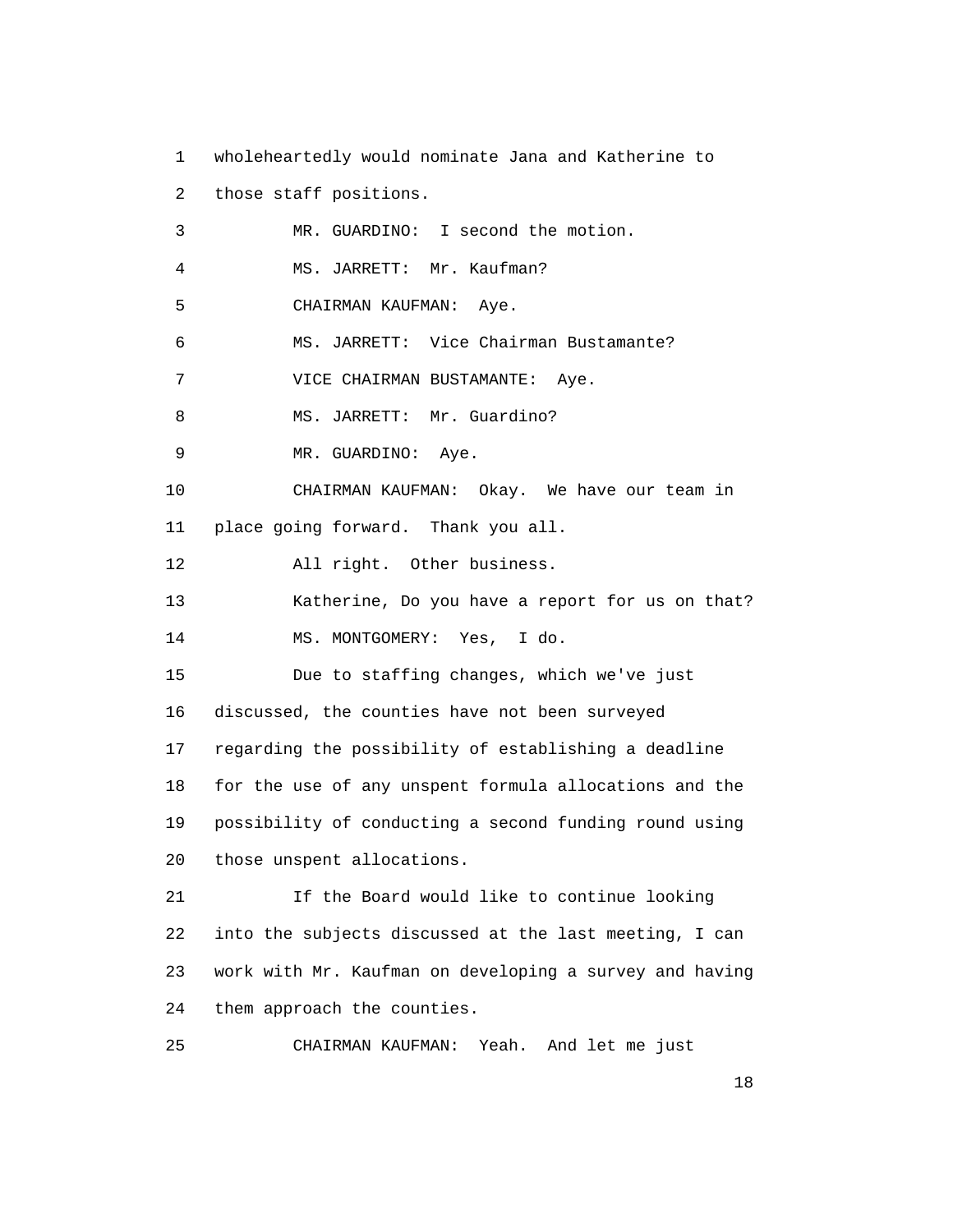1 comment on this. We at our last meeting a year ago 2 discussed the issue of second round of funding. And 3 because of the changes that have taken place with this 4 Board and the relative inactivity, nothing has really 5 taken place on that front.

 6 At our last meeting, there was a discussion, 7 and I'll ask either of you to comment on this. 8 There was a discussion about some potential 9 limit to the funding that may be available to this 10 Board based on the fact that bonds had to be issued 11 within a ten-year period. There was, I guess, a little 12 ambiguity with respect to whether there was any limit 13 on how long we could give out funding, but it is 14 necessarily tied to the issuance of bonds, as I 15 understand it, which does have a limitation. 16 So, you know, I don't know if it's you, Jana, 17 or Robbie or Ryan who want to address this, but can you 18 just reiterate those issues for us? 19 MS. LEAN: We did look at that. Robbie took a

 20 look at the actual proposition to see what the timeline 21 was for sale of bonds. And -- I'm sorry, I don't 22 recall that.

 23 MR. ANDERSON: It didn't seem like there was a 24 time frame for selling, but once it was sold, it had to 25 be repaid within ten years.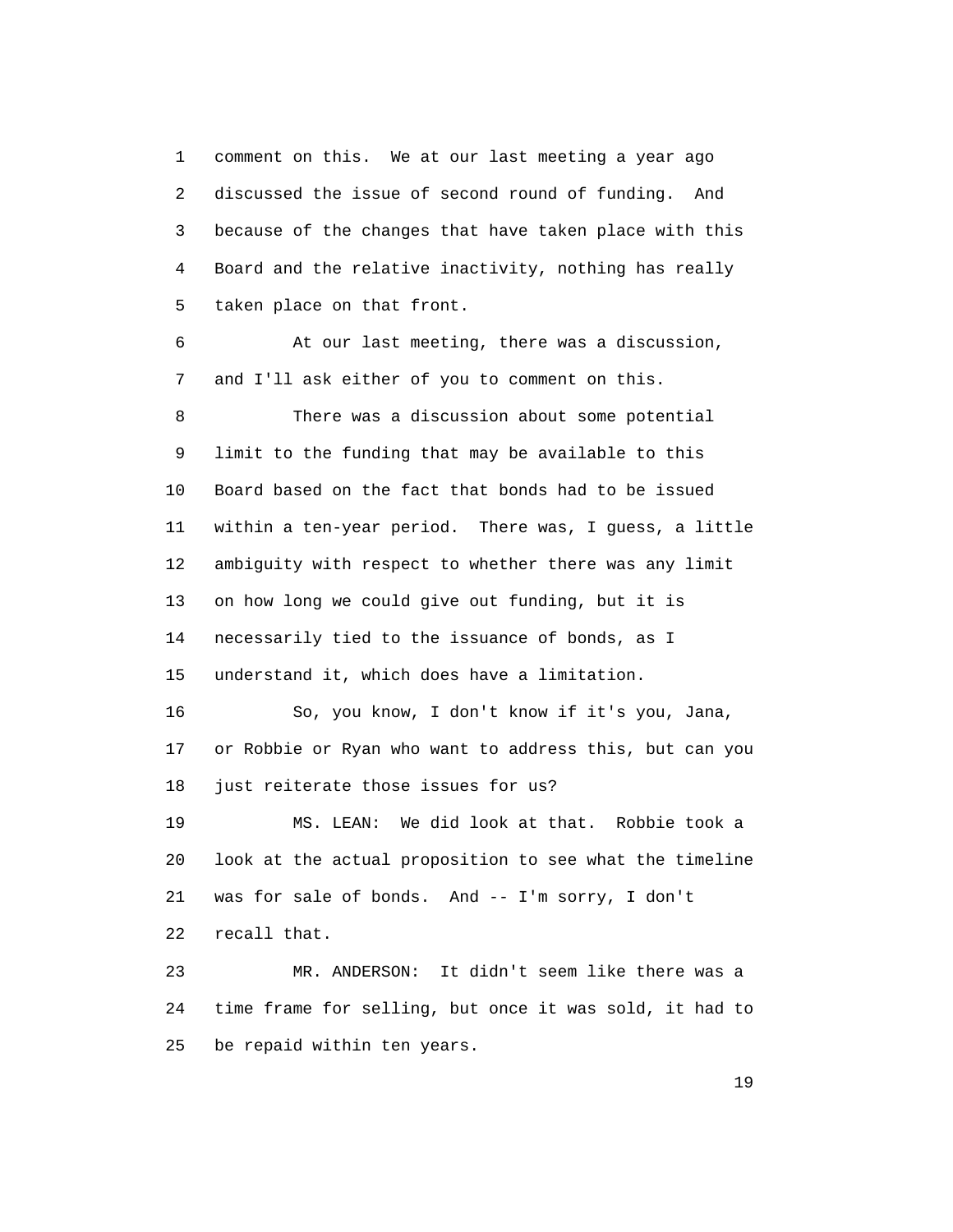1 MS. LEAN: That sounds correct.

 2 CHAIRMAN KAUFMAN: In going back over the 3 minutes from the last meeting, there seemed to be a 4 concern that there was a 10-year limit on the selling. 5 So you're saying that appears not to be the case? 6 MS. LEAN: That appears not to be the case. We 7 did take a look at it. And they've changed the funding 8 structure, so the Pool Money Investment Board no longer 9 does upfront loans. We sell bonds as we need them. So 10 the whole funding structure for the Voting 11 Modernization Board has shifted. 12 So we, instead of having money that we get 13 loaned to us, we just say when we need the money and 14 they sell the bond. So we no longer have to pay a 15 bunch of fees or interest on the loan. So it will take 16 a few more months lead time in order to get on the next 17 agenda for a bond to be sold. It will take a little 18 longer to get the funds. 19 CHAIRMAN KAUFMAN: So we have to anticipate

 20 people applying for funding and then be able to get 21 that funding to meet their expectations when they do 22 actually apply for funding?

 23 MS. LEAN: Correct. So with the largest county 24 still out there, Los Angeles, \$49 million out there, 25 once they have selected a new voting system, we'll need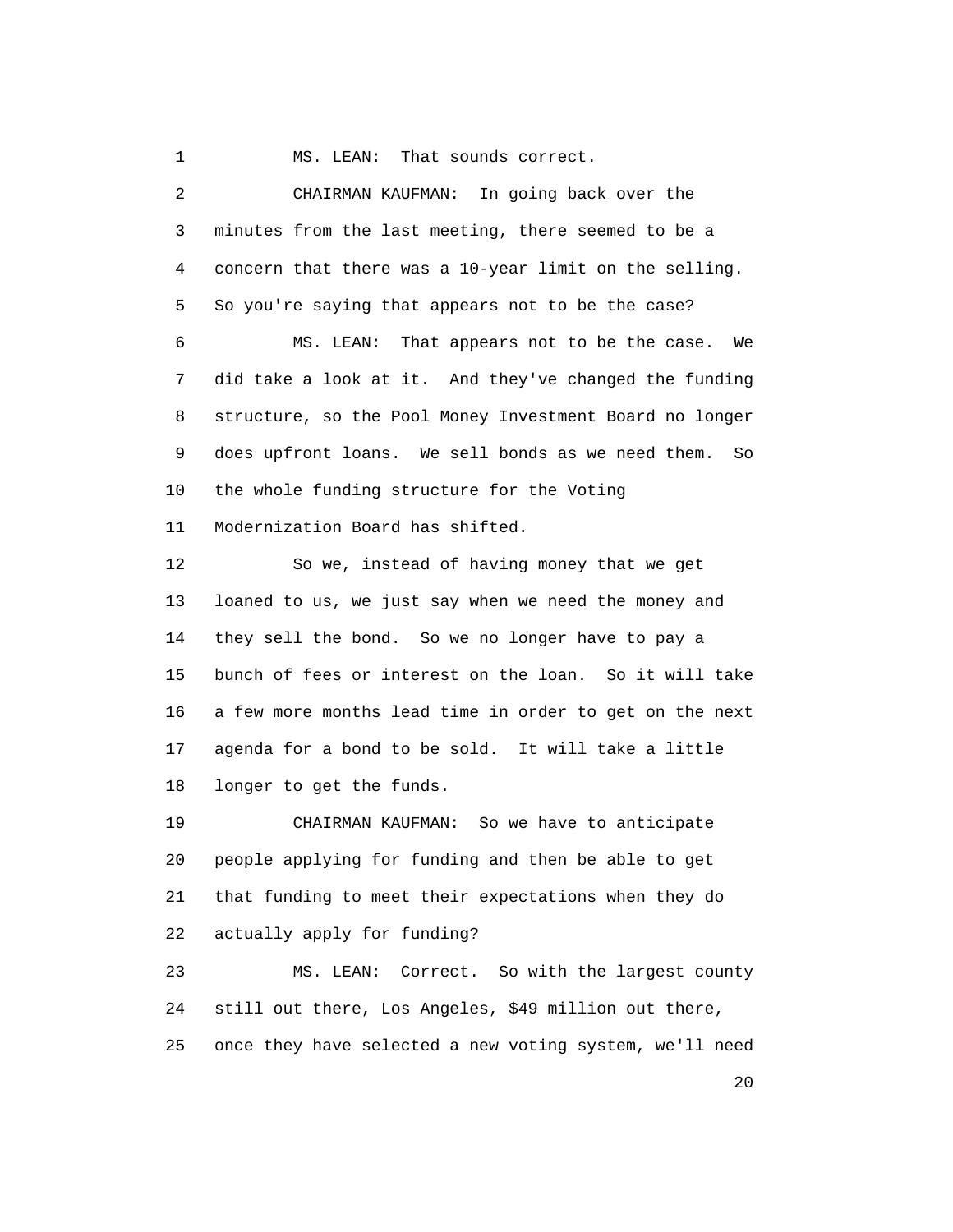1 to work closely with them because we'll have to have a 2 little bit more lead time in order to get access to 3 that funding.

 4 CHAIRMAN KAUFMAN: Well, I know Mr. Logan is 5 here and wanted to, you know, advise the Board and let 6 us know what activity has been taking place in L.A. 7 County regarding the potential voting system. And 8 unless either of you gentleman on the phone had more 9 questions of Jana or staff, maybe it makes sense to 10 have him to address the Board and then we can talk 11 about whether we might want to place this as another 12 agenda item on the future Board agenda.

 13 Do you two have anything more of staff on this 14 issue? Are you there?

 15 VICE CHAIRMAN BUSTAMANTE: Not I. I'd love to 16 hear L.A. County's comment on it.

17 CHAIRMAN KAUFMAN: All right.

 18 Do you want to come up to the podium and let us 19 know what is going on in L.A. County?

 20 VICE CHAIRMAN BUSTAMANTE: If you could talk 21 rather loudly. It is hard to hear the gentleman from 22 Ventura County.

 23 CHAIRMAN KAUFMAN: Does it make more sense to 24 have you sit up here? No need to rest on formality. 25 MR. DEAN C. LOGAN: Well, good morning, and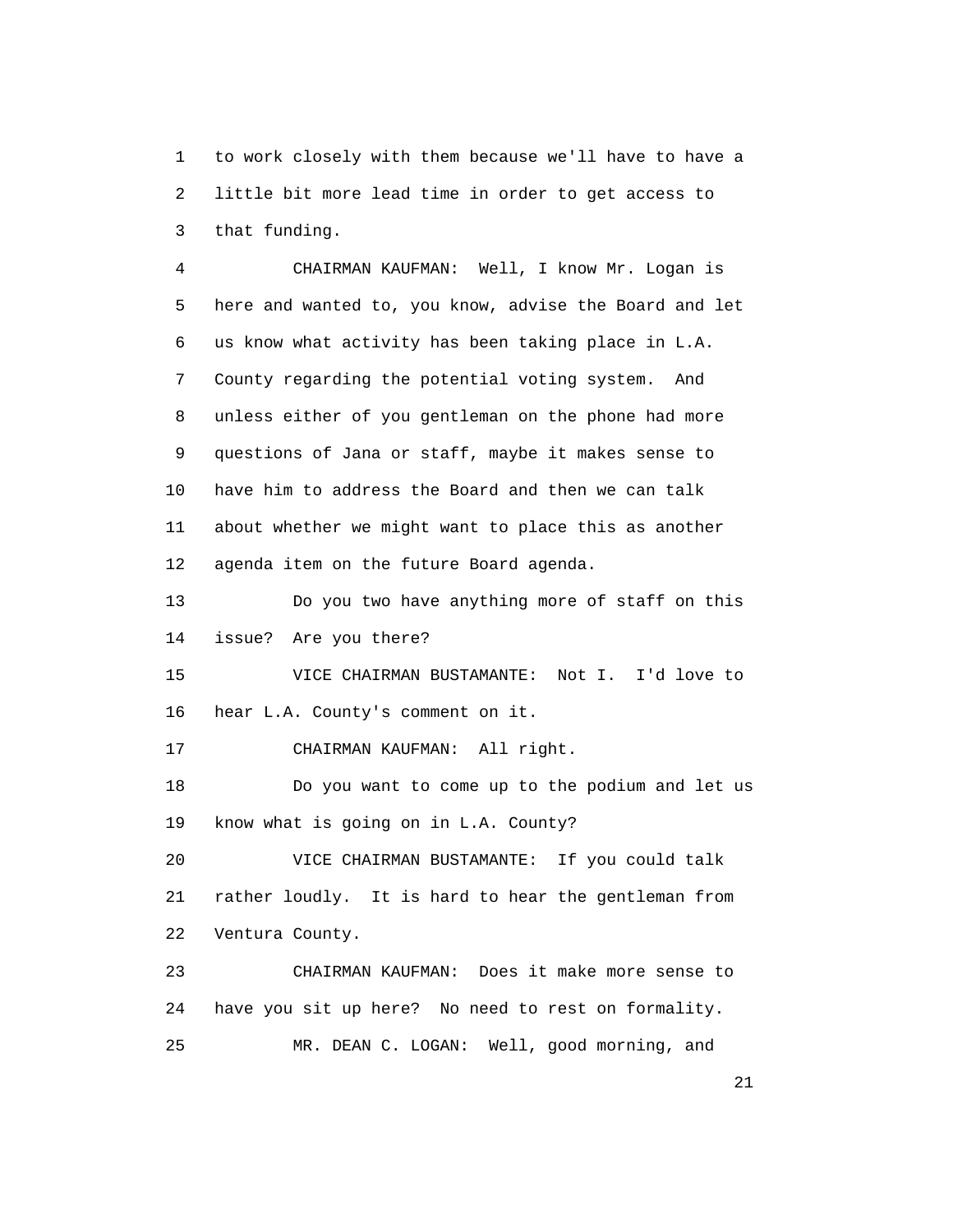1 thank you Chair Kaufman and members of the

 2 Modernization Board for the opportunity to be here this 3 morning.

 4 Again, I'm Dean Logan. I'm the Los Angeles 5 County Registrar-Recorder County Clerk. And I really 6 wanted to be here this morning, mainly just to address 7 some of the very issues that you've been speaking 8 about.

 9 I know that the Board has been in existence for 10 a long period of time, and there's been a lot of 11 discussion about that, references to that this morning. 12 And I know that there is interest or inquiries about 13 the unspent funding that's governed by this Board. 14 We're seeing similar questions being raised at the 15 federal level with regard to the money allocated by the 16 federal government and the Help America Vote Act.

 17 And so I wanted the opportunity to comment just 18 to make you aware and to be very clear on the record 19 that Los Angeles County, as the largest and most 20 diverse election jurisdiction in the United States, one 21 with a voter population that's larger than that of 38 22 of the 50 states, that we do very much have a need to 23 modernize our voting system in Los Angeles County. And 24 we are immersed in an effort to identify the best way 25 to do that, but we are constrained to doing that by a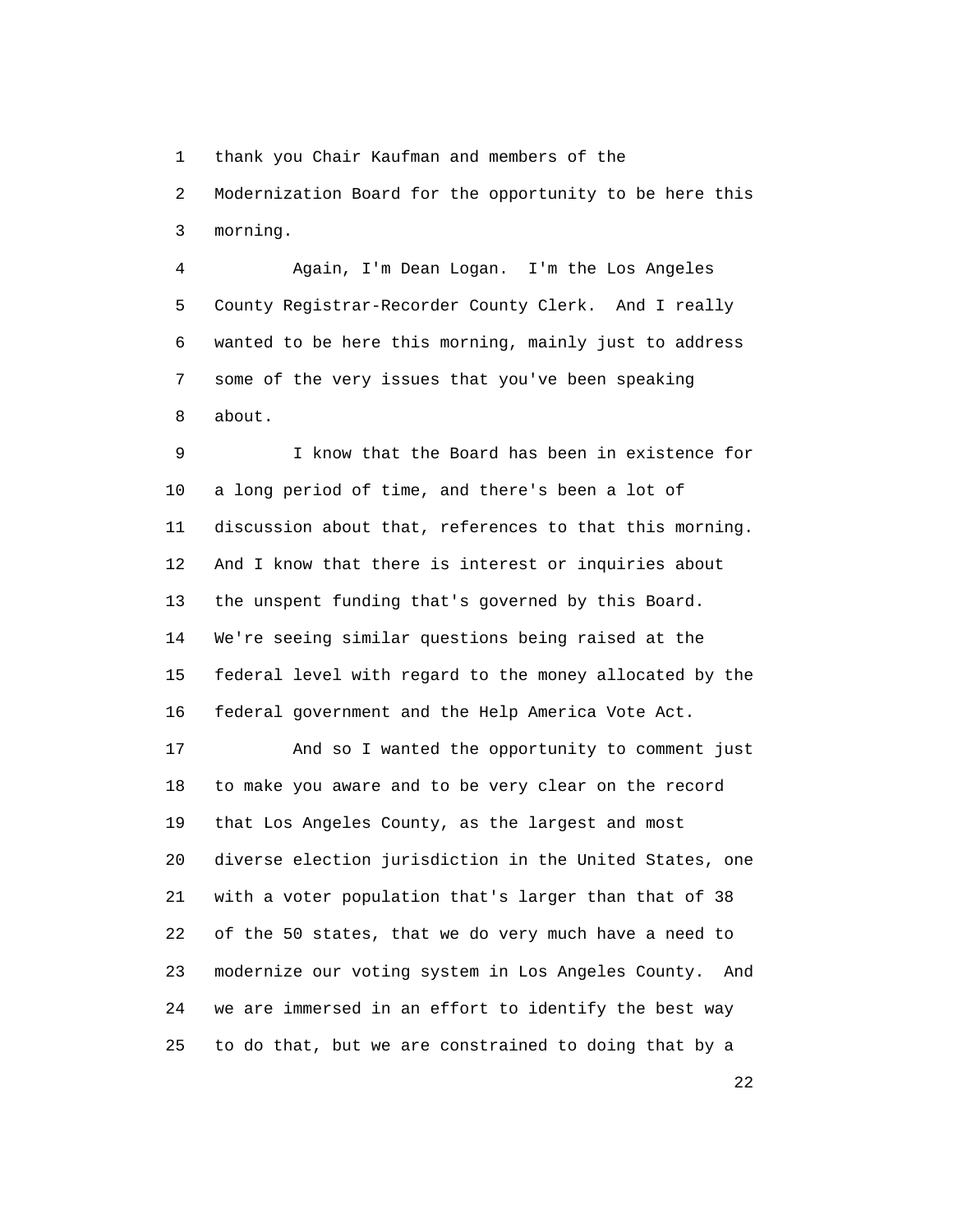1 number of variables.

 2 And, again, I've submitted some written 3 testimony. I won't go through all of it today, but do 4 want to encourage you to put this on the agenda for a 5 future meeting so that we can keep you informed of the 6 efforts that are taking place.

 7 As I said, we're constrained in our ability to 8 implement a new voting system or even to identify a new 9 voting system by several variables. The two most 10 significant for Los Angeles County are the size and 11 complexity of our jurisdiction. As I said, we serve 12 over 4.5, or close to 4.5 million registered voters. 13 We have a vast range of multiple races, ethnicities, 14 national origin groups, age groups, and socio-economic 15 backgrounds that have to be met.

 16 We provide election services to over 500 other 17 political districts in the county, ranging from -- 18 well, from the federal to the state to municipal and 19 special districts. And we serve voters in six 20 different languages other than English in compliance 21 with the Voting Rights Act.

 22 So those complexities put us in a position 23 where there is not an existing commercial voting system 24 that is approved or available for purchasing and 25 implementation in the State of California or in the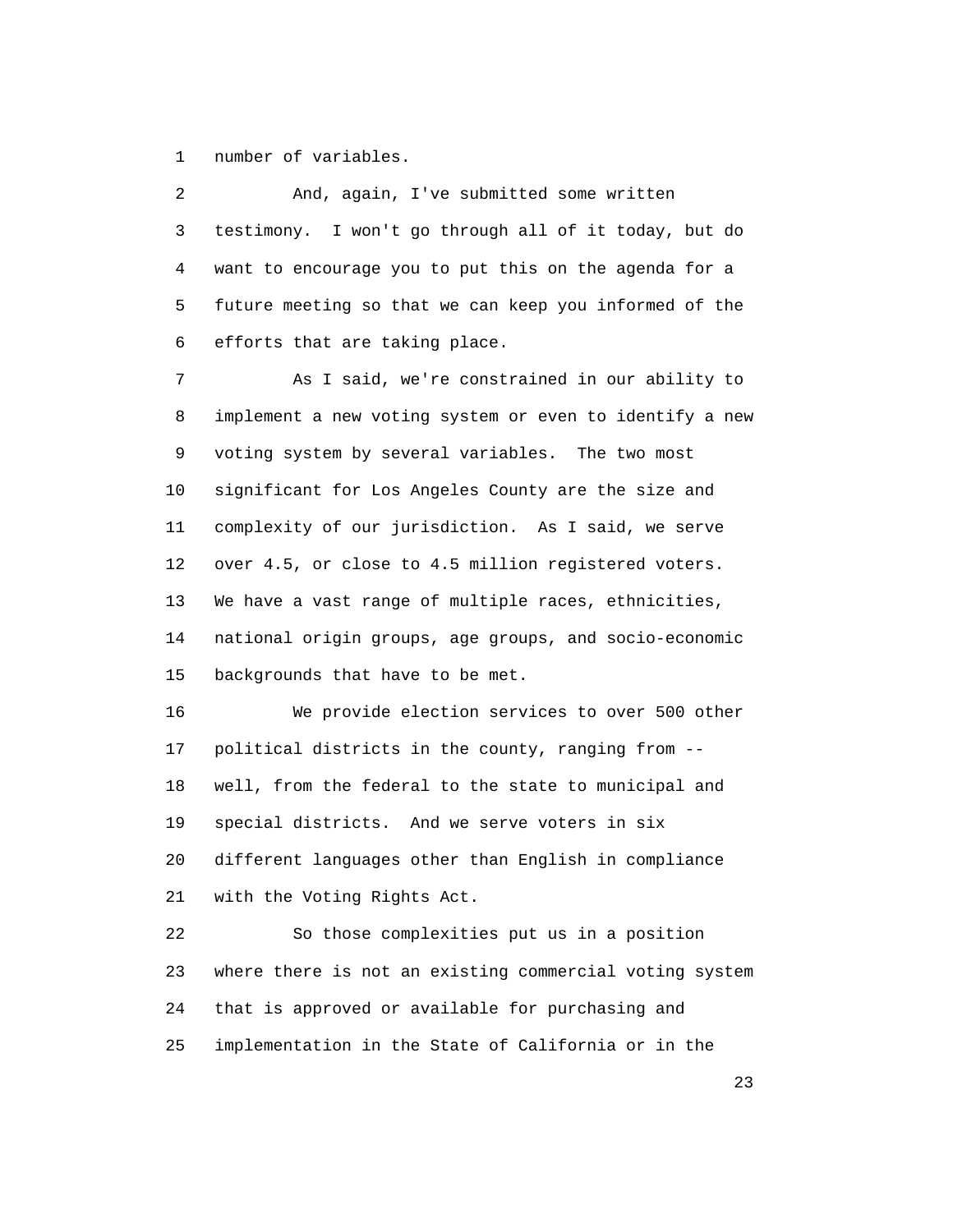1 United States that would be able to meet the volume 2 needs and the complexities of Los Angeles County. So 3 that's our first constraints. Obviously a big issue. 4 We don't believe that it's reasonable to 5 consider a commercial off-the-shelf system for a 6 jurisdiction like Los Angeles County, so we recognize 7 that any solution that we're going to undertake is 8 going to require significant customization and 9 development and may involve the introduction of new 10 systems and new technology that haven't been seen in 11 the elections environment before.

 12 And while that's particularly an issue for L.A. 13 County, I think it's going to be an issue for many 14 jurisdictions moving forward in the future. Even those 15 jurisdictions who have already in the course of the 16 life of this Board modernized their voting systems are 17 going to find themselves in the position to have to go 18 through another set of modernization, and they're going 19 to face some of those same issues.

 20 The next variable or constraint on our process 21 is the Stagnant Voting Systems market. Even if a 22 system existed today that would meet the needs of Los 23 Angeles County, the regulatory environment under which 24 that system would need to be tested and certified, both 25 at the federal and state level, is neither clearly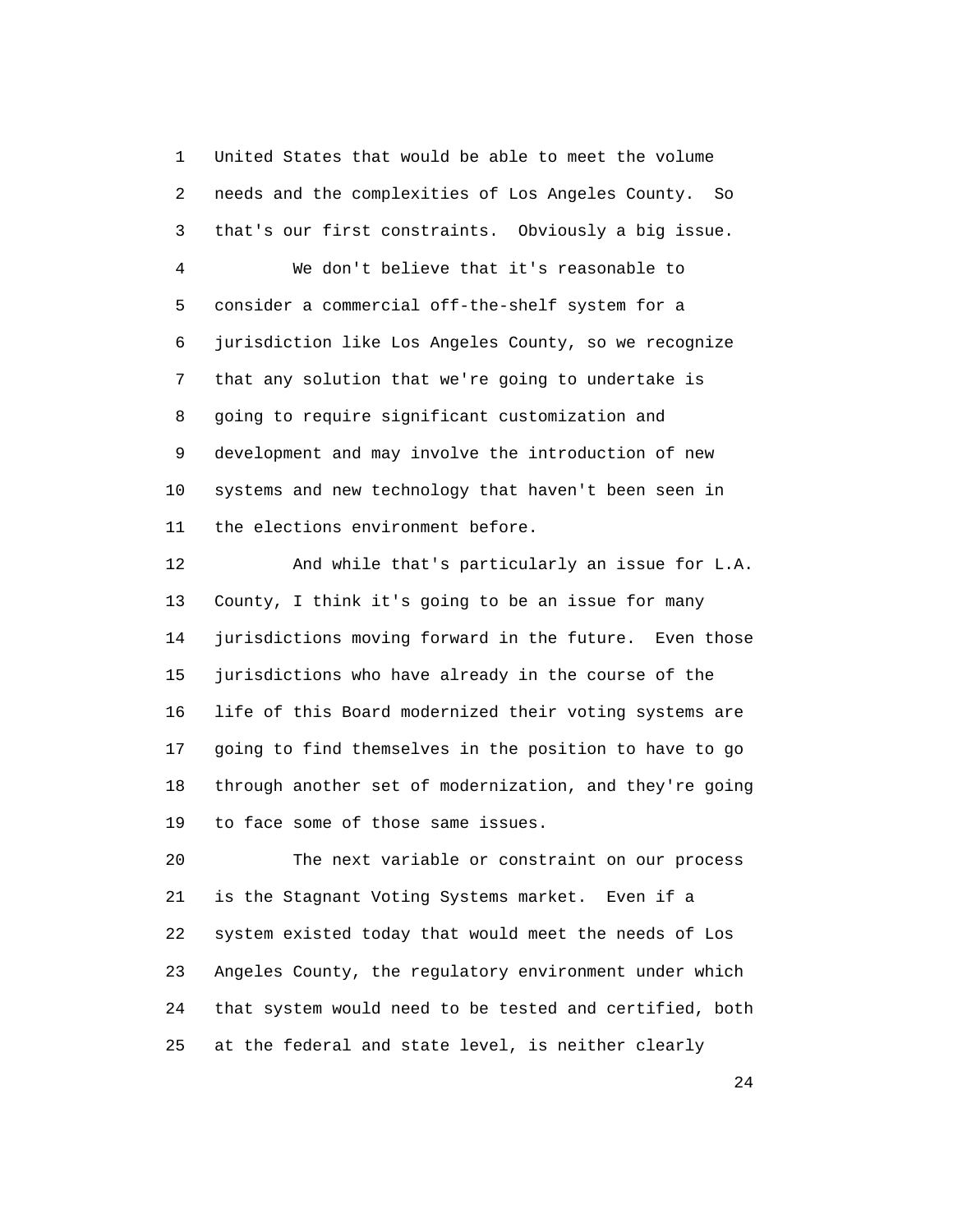1 defined in terms of a standard by which the system will 2 be held to, and also the time frame for getting it 3 certified and being able to implement it is extremely 4 lengthy. Right now it would be a minimum, I think -- 5 and this is being generous, I think -- of two years for 6 a new system to enter the market and to go through that 7 process. And, again, that's the process as it exists 8 today. The standards for something that enters the 9 system three, six months, or a year down the road, 10 those standards are not yet defined.

 11 So the time frame and the cost constraints of a 12 new system entry into the process is a further 13 constraint and one that L.A. County is hoping to 14 address through a regulatory assessment and hoping to 15 work with both the Secretary of State and the United 16 States Elections Assistant Commission to try and work 17 in partnership to address the fact that the largest 18 jurisdiction election district in the country is going 19 to at some point face the very real situation that our 20 current voting system has exceeded this capacity and we 21 have to make some movement.

 22 So the third variable I'll bring up is the 23 variable of voter confidence. We are very committed in 24 Los Angeles County. The core of our current voting 25 system has existed for a period of over 30 years, and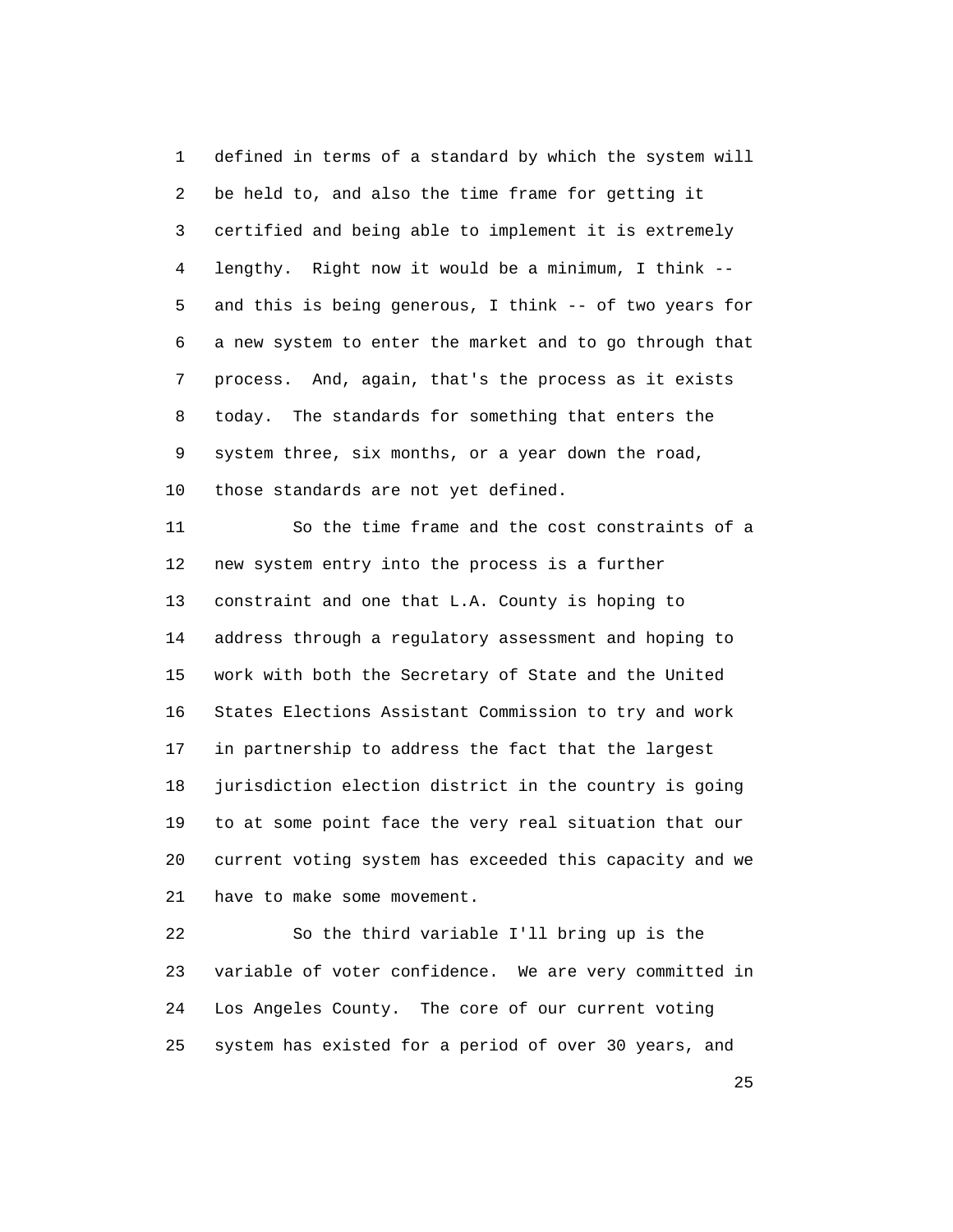1 we know that we're going to make a sizable public 2 investment in whatever direction we go in the future. 3 We want to be sure that that's a system that the voters 4 we serve today and the voters that will be using this 5 system in the future have confidence in that system; 6 that we can present them with a system that is fair, 7 accessible, and transparent; that they can have 8 confidence that their votes are being counted as 9 intended and in a secure and accurate manner.

 10 So we have developed and implemented what we've 11 titled a "Voting Systems Assessment Project." It's an 12 unprecedented practice premised on a collaborative 13 approach to bring together citizens, state holders, 14 even young people who we believe represent the future 15 voters who will use whatever system we end up moving 16 to, and engaging them in town hall meetings, 17 commercial-style focus groups, and those types of 18 events in order to define the principles and standards 19 by which we will hold ourselves to in the selection, 20 acquisition, and/or development of a new voting system. 21 So, again, mainly I wanted to come today to 22 make you aware of that effort. Along with my 23 testimony, I will submit to you some project plans and 24 reports that we made to the Board of Supervisors in Los 25 Angeles County so you can be familiar with the

 $\sim$  26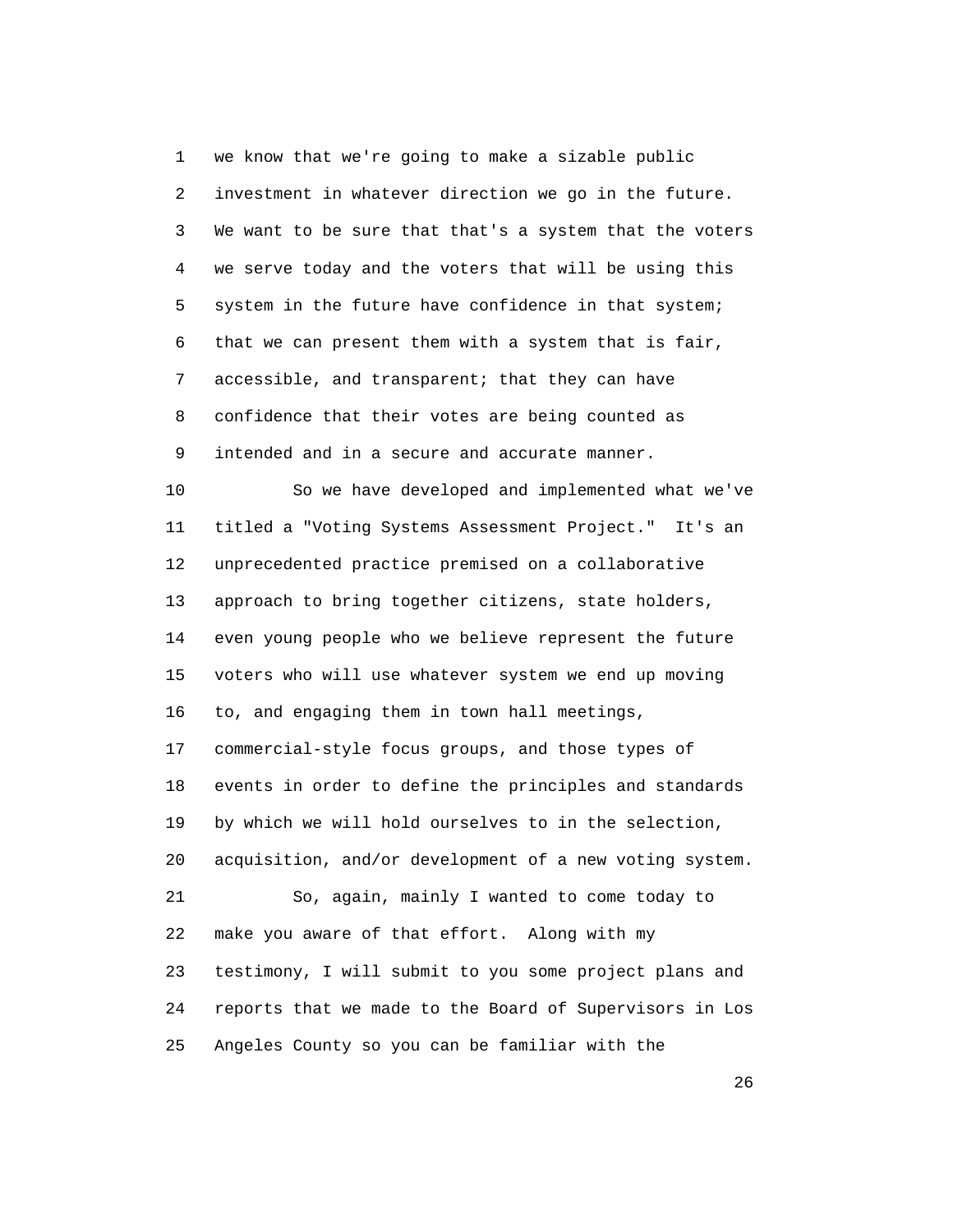1 background on that. But I think it's a critical need 2 and, as I said, not only are we aware of the questions 3 being asked about the Prop 41 funding but in the last 4 month there's been a bill introduced in the U.S. 5 Congress to dissolve the United States Elections 6 Assistance Commission.

 7 There's a lot of discussion about the unspent 8 federal money. And so both of those -- I guess the 9 best terminology would be they become a fourth 10 constraint to the burden that we face in Los Angeles 11 County. So I wanted to be on the record with regard to 12 that and just encourage this Board that your relevance 13 and the importance of this process, this funding and 14 this over-site is -- although it's been a long run, 15 it's still very relevant and very important to us 16 moving forward.

 17 And so from L.A. County's standpoint, 18 preserving the funding that's already allocated for Los 19 Angeles County, recognizing the reasons why that money 20 has not been spent yet, that we want to make sure that 21 we maximize that and we use it in a prudent fashion. 22 We need your support to preserve that funding and, 23 quite possibly, your support to work through some 24 regulatory issues in the future in order to serve the 25 voters of Los Angeles County.

<u>27</u>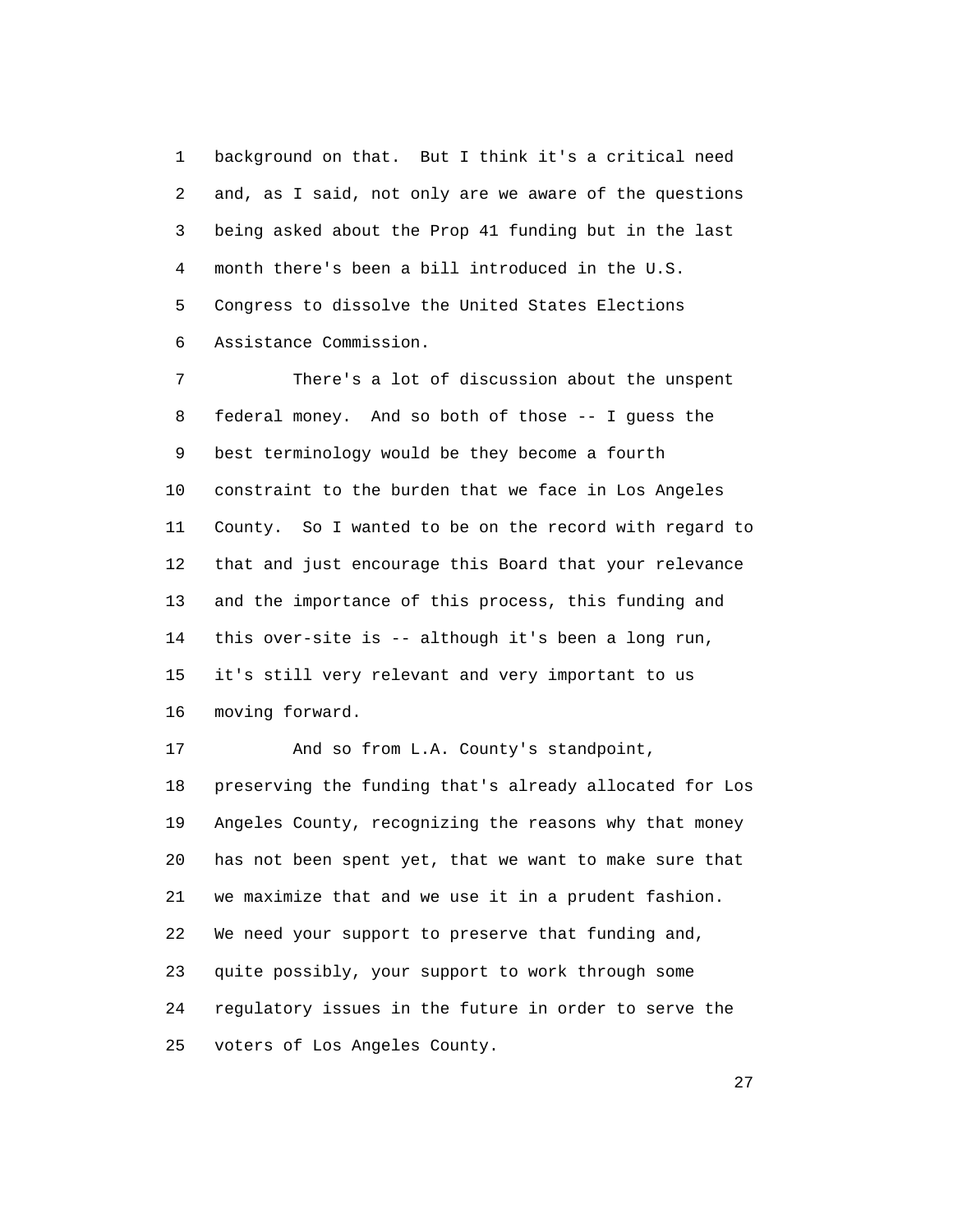1 And I think in doing that that we can also set 2 a model or process for systems acquisition or 3 development in the voting systems area that can then be 4 used by other jurisdictions who I think you will find 5 very quickly will be facing the need to yet again 6 upgrade their voting system. 7 I appreciate the opportunity to make those 8 comments, and I'll be happy to respond to any questions 9 today, or any questions that any of you have. 10 CHAIRMAN KAUFMAN: Thank you, Mr. Logan. I 11 have just a couple of things. 12 First of all, I just want to say that it's been 13 the intent of this Board since the beginning to 14 preserve those funds for Los Angeles County as long as 15 possible to make sure that the largest voting 16 jurisdiction in the country is able to find a voting 17 system that best meets the needs of the voters of Los 18 Angeles County. 19 It's certainly not our goal to imperil those 20 funds. And we recognize that circumstances have 21 changed as we've worked our way through the last ten 22 years or so in terms of voting systems and the 23 certification process and the thinking that, you know, 24 goes behind the voting equipment. 25 We seem to have gone -- you know, there was

28 and 28 and 28 and 28 and 28 and 28 and 28 and 28 and 28 and 28 and 28 and 28 and 28 and 28 and 28 and 28 and 28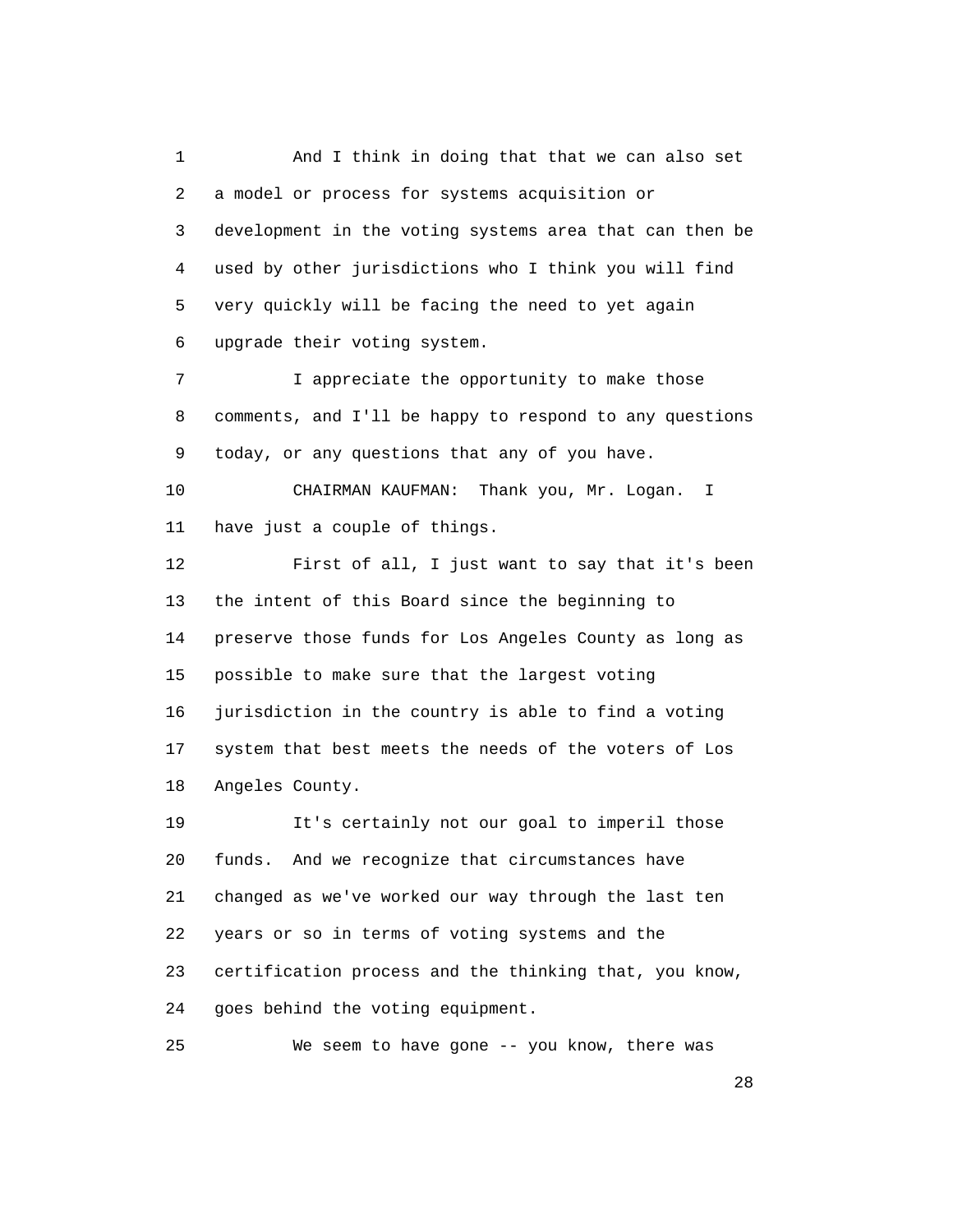1 this immediate lurch towards electronic voting, and 2 then there was a step back from that, and now we seem 3 to be in some kind of -- I don't know -- foreign land 4 where we're searching for something in uncharted 5 territory. So, you know, we fully appreciate that.

 6 By the same token, I think we have some 7 obligation to at least try and figure out what the 8 landscape is out there for others who may have jumped 9 ahead in 2003 and 2004 in purchasing their equipment 10 and now may be rethinking things. We talked about this 11 at our last meeting, you know, potentially at least 12 trying to survey other counties out there just to see 13 where they're at. I mean, it may not even be an issue. 14 And I think we should do that.

 15 I think we should try and get a handle on 16 whether we're going to see requests from other counties 17 at any time in the near future that may seek additional 18 funds other than funds that have been allocated to them 19 but not used. We're talking about non -- we're talking 20 about now, you know, reaching another pool of money.

 21 But I did read the report to the Board of 22 Supervisors that you submitted, and if I'm reading it 23 correctly, it sounds like even, you know, under that 24 plan you're really not looking to -- you're looking to 25 maybe decide on a system by the end of 2012, or at

29 and 20 and 20 and 20 and 20 and 20 and 20 and 20 and 20 and 20 and 20 and 20 and 20 and 20 and 20 and 20 an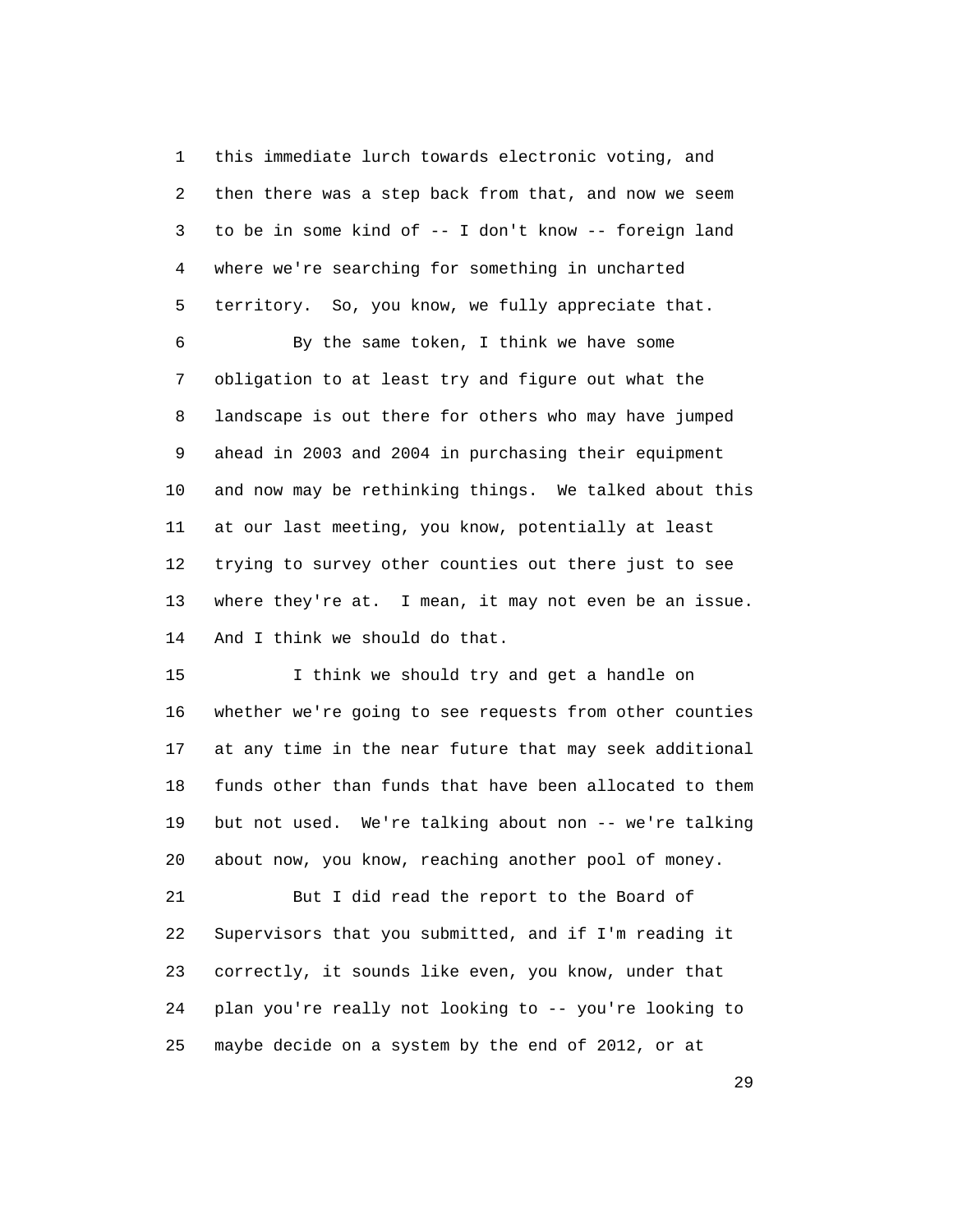1 least that was the projection, and maybe not even 2 implement the system until 2015?

 3 MR. LOGAN: Right. I think that's currently 4 the time frame we're looking at. Obviously, we're in 5 an environment of constant change. We have a 6 legislative issue with regard to the implementation of 7 Prop 14 and the new top two primaries that actually put 8 further pressure on our existing voting system. So 9 we're hoping to be able to address that; otherwise, 10 that may accelerate things in some regard. 11 And, again, that time frame is premised on the 12 best assessment of the current regulatory environment, 13 again with the assumption that we believe we're going 14 to be coming in with a system that has not yet been 15 through the certification and testing process. And so 16 there's a number of issues and time constraints that 17 are going to be involved. 18 CHAIRMAN KAUFMAN: And that two-year estimate

 19 that you stated for certification, is that dealing with 20 both the federal and state component of that? 21 MR. LOGAN: I believe that the two-year time 22 frame is really simply getting through the federal 23 process. And I think once approved at the federal 24 level, then the state process kicks in.

25 CHAIRMAN KAUFMAN: Okay. We're not looking to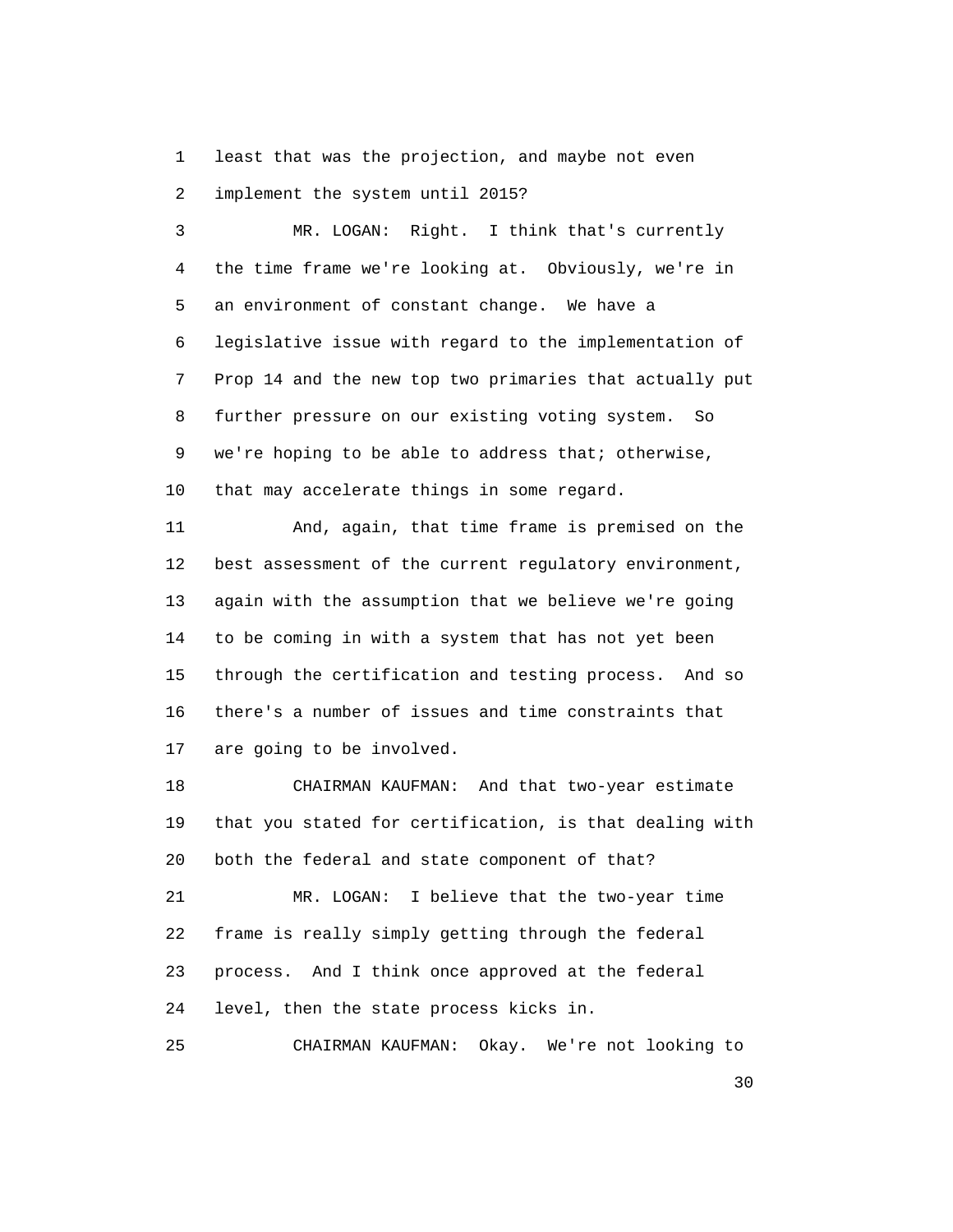1 hold you to anything here, but under kind of the 2 general plan that you laid out to the Board of 3 Supervisors, at what -- 2012 you select the system, 4 implement it by 2015. If that holds, at what point in 5 the process would your purchase of the system take 6 place such that we would have to provide funding under 7 that projected time frame? Do you have a sense of 8 that?

 9 MR. LOGAN: It's difficult to project that, 10 again because I anticipate that we will very likely be 11 taking a different course than has been taken before. 12 So I think some of that regulatory process is going to 13 have to be revised along the way. For example, the 14 current federal certification and testing process 15 contemplates a complete in system that's already been 16 developed, and it can't start the testing process until 17 it's a full package.

 18 It also only contemplates a commercial-style 19 development for acquisition process. So if we were to 20 go down a road, if we end up in a process that's a 21 public/private partnership or some sort of internal 22 development, which are possibilities for L.A. County, 23 then we're going to have to work with regulatory 24 agencies to determine a path for that type of 25 development that doesn't exist today.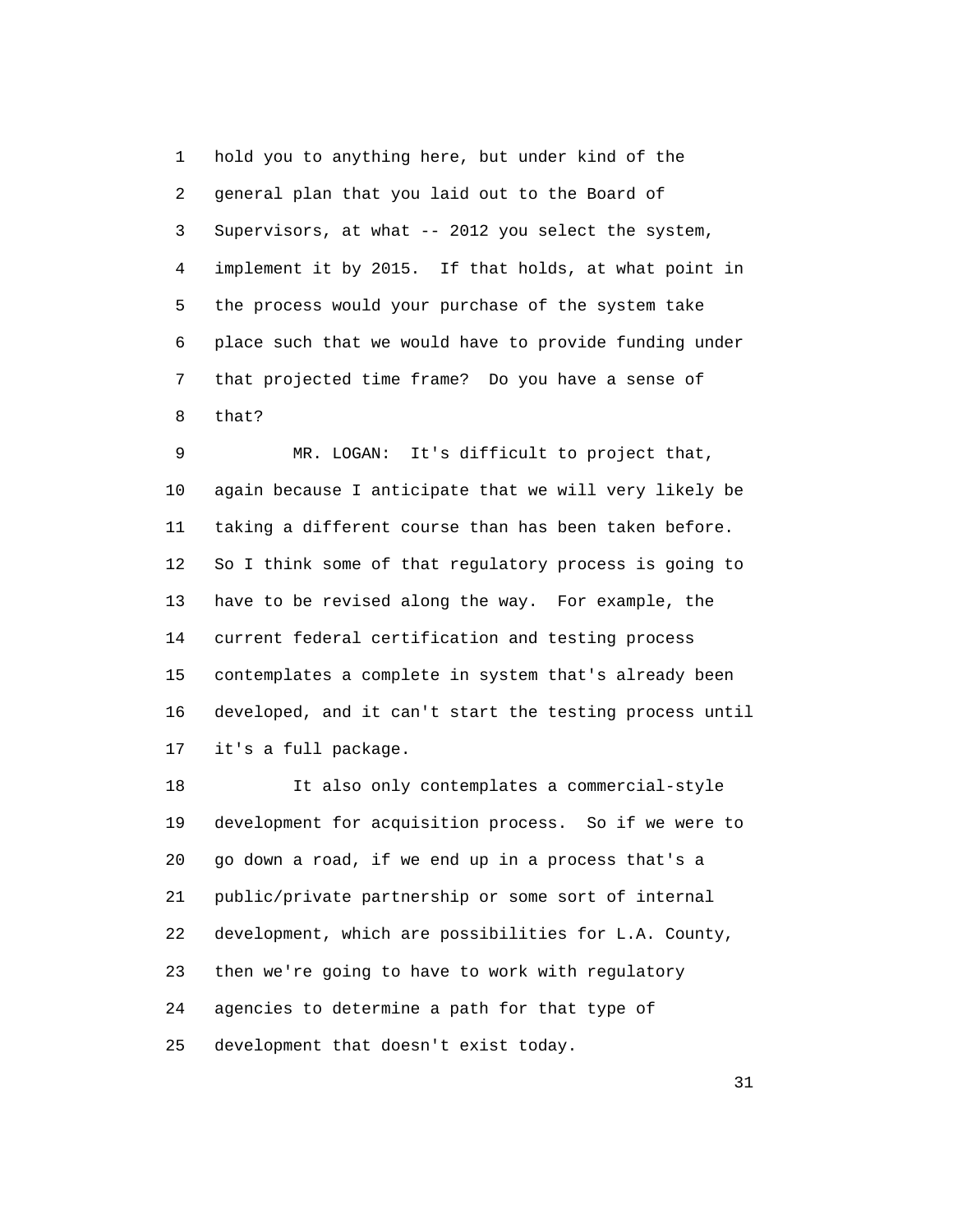1 And I would hope what we advocate for is a 2 process that would allow for some of that testing and 3 certification to happen throughout the development 4 process so if we have to go back a step and correct 5 something that we don't have to start all over again. 6 I think we're just not going to be able to do that. 7 Eventually, as I say, the time is going to run out on 8 the current voting system. And that's going to have to 9 be leveraged in those discussions.

 10 Based on the time frame in the report that we 11 provided to the Board of Supervisors, I think we 12 potentially will be in a better position to project 13 that time frame sometime this summer after some of our 14 additional research and data has been finished.

 15 CHAIRMAN KAUFMAN: Okay. That latter point 16 might be helpful in us figuring out when we want to 17 have this discussion, further discussion.

 18 Gentlemen on the phone, do you have any 19 questions of Mr. Logan?

20 MR. GUARDINO: I don't.

 21 VICE CHAIRMAN BUSTAMANTE: Well, I would just 22 say this. This is Michael. I have to say a couple of 23 things.

 24 One, I think this is extraordinarily 25 frustrating. With all due respect, Mr. Logan, I think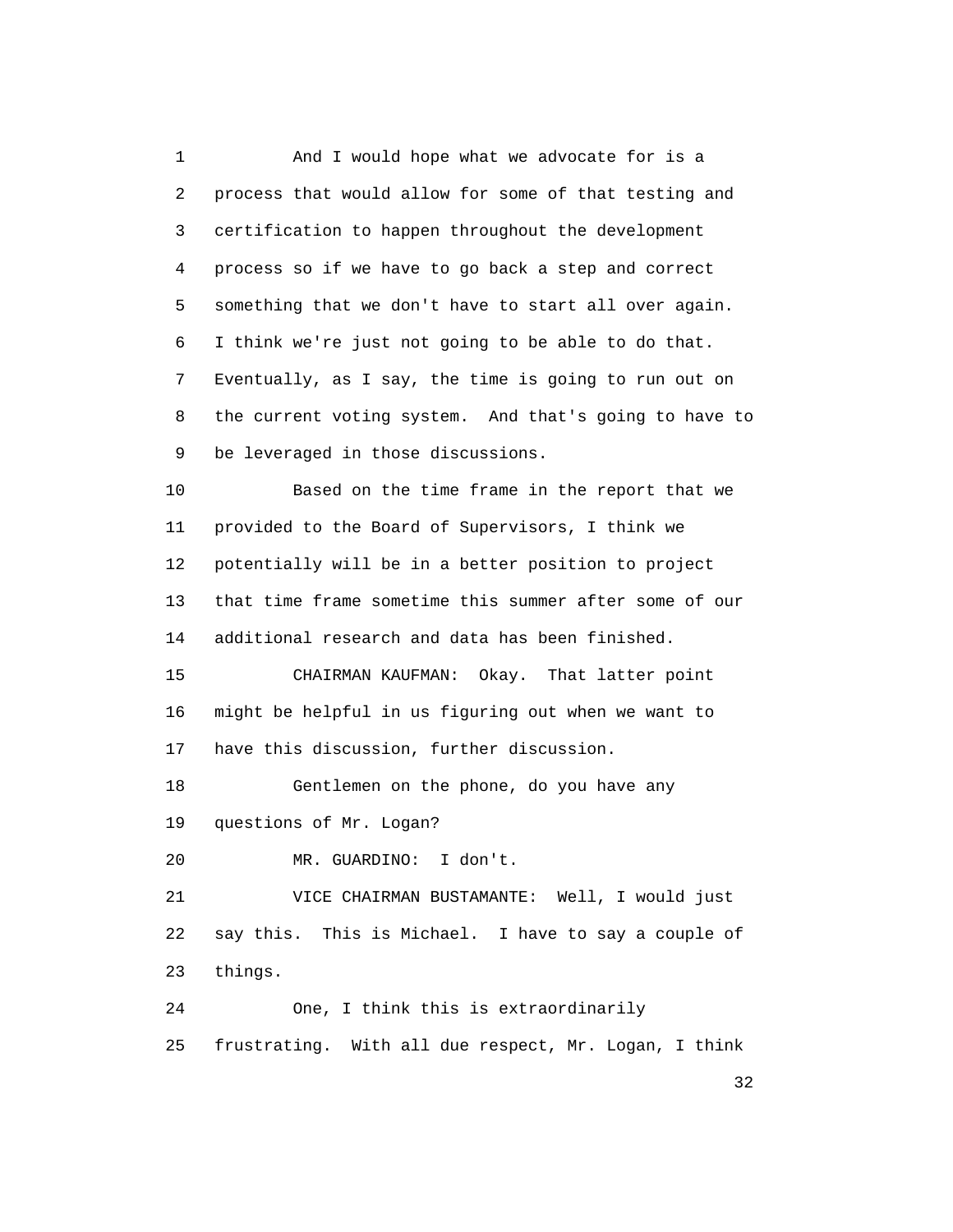1 your testimony is remarkably similar to your 2 predecessor that we heard six years ago. And I've got 3 to tell you, I'm extremely troubled with the report 4 that you've provided that suggests that, as you put it, 5 your current equipment could be obsolete as soon as 6 June 2012.

7 I mean, I understand, you know, the 8 complexities of what you're dealing with, but I also am 9 very concerned about the integrity of voting in Los 10 Angeles County. I would hate to see a situation where 11 the federal funds are no longer available to you and 12 that funds that are currently available to you under 13 Prop 41 somehow are encumbered or not available and the 14 voters of Los Angeles County suffer as a result of 15 that.

 16 I'm stunned that you suggested there's no 17 technology out there that would meet L.A. County's 18 requirements.

 19 MR. LOGAN: Well, can I just clarify that 20 point? I want to be clear that I'm not saying that I 21 believe those technologies don't exist. I'm saying 22 that within the current voting system's framework in 23 terms of what's certified and tested and available for 24 purchase, it's a very limited market. And none of 25 those systems have the capacity to address the volume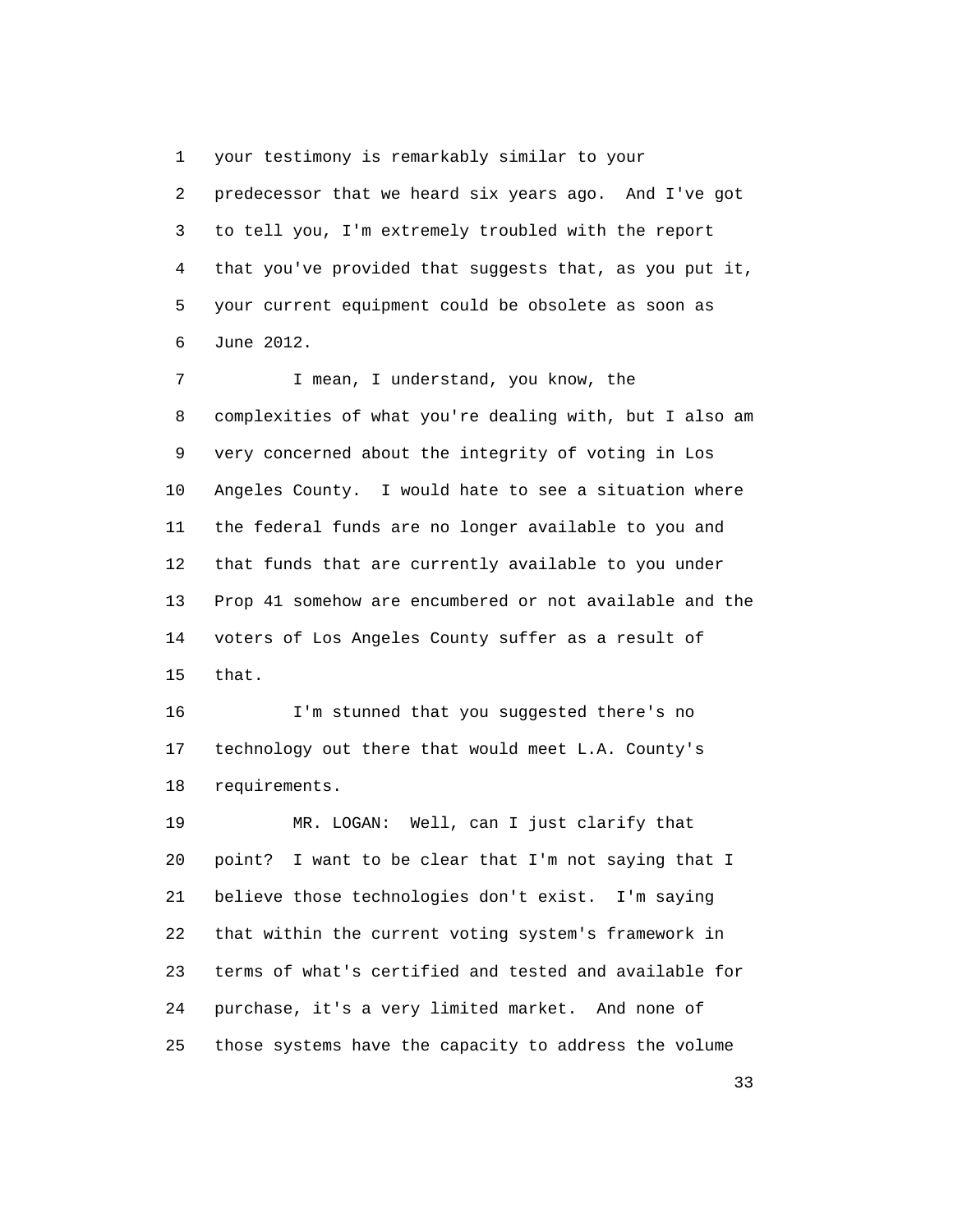1 and the complexities of Los Angeles County, and none of 2 those commercial vendors are in the process of 3 developing anything that meets that need. That's why I 4 think we have to look at a different model.

 5 VICE CHAIRMAN BUSTAMANTE: And how many vendors 6 have you gone up to and asked that, about developing 7 something for you?

8 MR. LOGAN: We have not formally --

 9 VICE CHAIRMAN BUSTAMANTE: Or even informally? 10 MR. LOGAN: Well, informally I talk regularly 11 with every one of the current vendors in the market. I 12 think there are four or five that have viable systems 13 that have been federally certified and have been 14 through the testing and certification here in the State 15 of California.

 16 VICE CHAIRMAN BUSTAMANTE: I think your pursuit 17 of one is troubling. You know, your report outlined 18 the fact that, you know, you are concerned about your 19 equipment becoming obsolete, and the notion that you 20 would bypass that June 2012 deadline, if you will, or 21 milestone, and consider equipment to somewhere in the 22 neighborhood of 2015 or later is just extremely 23 troubling. And literally, you know, the voters of Los 24 Angeles cast their vote.

25 I mean, what is it going to take to get Los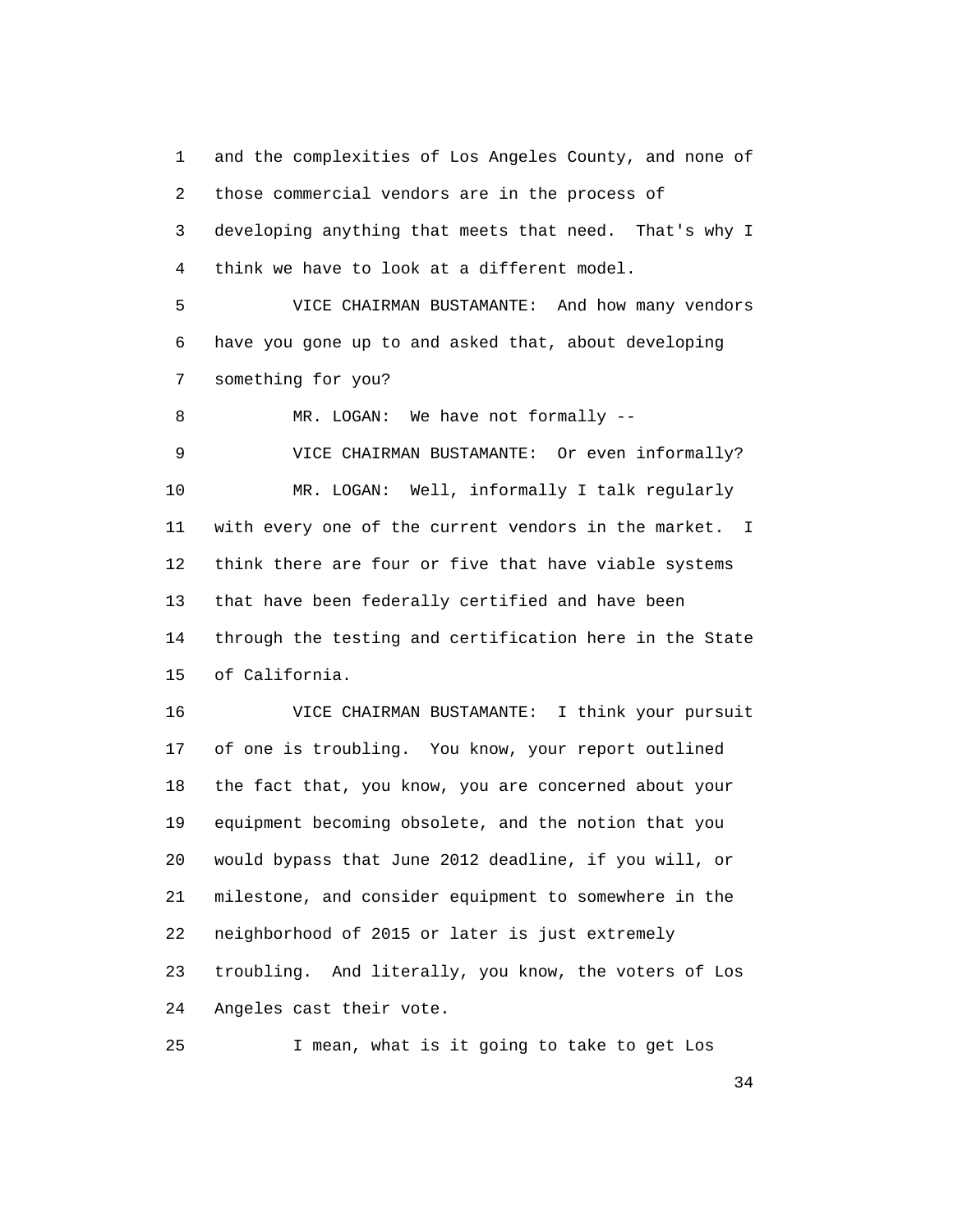1 Angeles County to move? Because I just -- we heard 2 this from your predecessor, I don't know, four years 3 ago, six years ago, that you were working on something; 4 and it's 2011 and you're still working on something. 5 And basically your report to the Board said we're going 6 to still work on something until 2015. And I just -- 7 MR. LOGAN: Well, no, the report doesn't say 8 we're going to work on something in 2015. It projects 9 that as a date for implementing. The solution that was 10 being worked on six years ago and that predates me is a 11 system that's no longer viable. It's a system that -- 12 the development had to be canceled based on the results 13 that we talked about and reviewed conducted by the 14 Secretary of State's Office, and the vision and the 15 design of that system is no longer -- would no longer 16 be compliant with the regulatory environment that we 17 operate under.

18 L.A. County is moving and has been moving. We 19 have updated our voting system in order to meet the 20 needs of L.A. County voters throughout this entire 21 process. But, you know, absent clearly defined 22 standards, it's difficult to put out an RFP or even to 23 seek a development project when there aren't clear 24 standards to which to develop to.

25 CHAIRMAN KAUFMAN: Let me just jump in here. I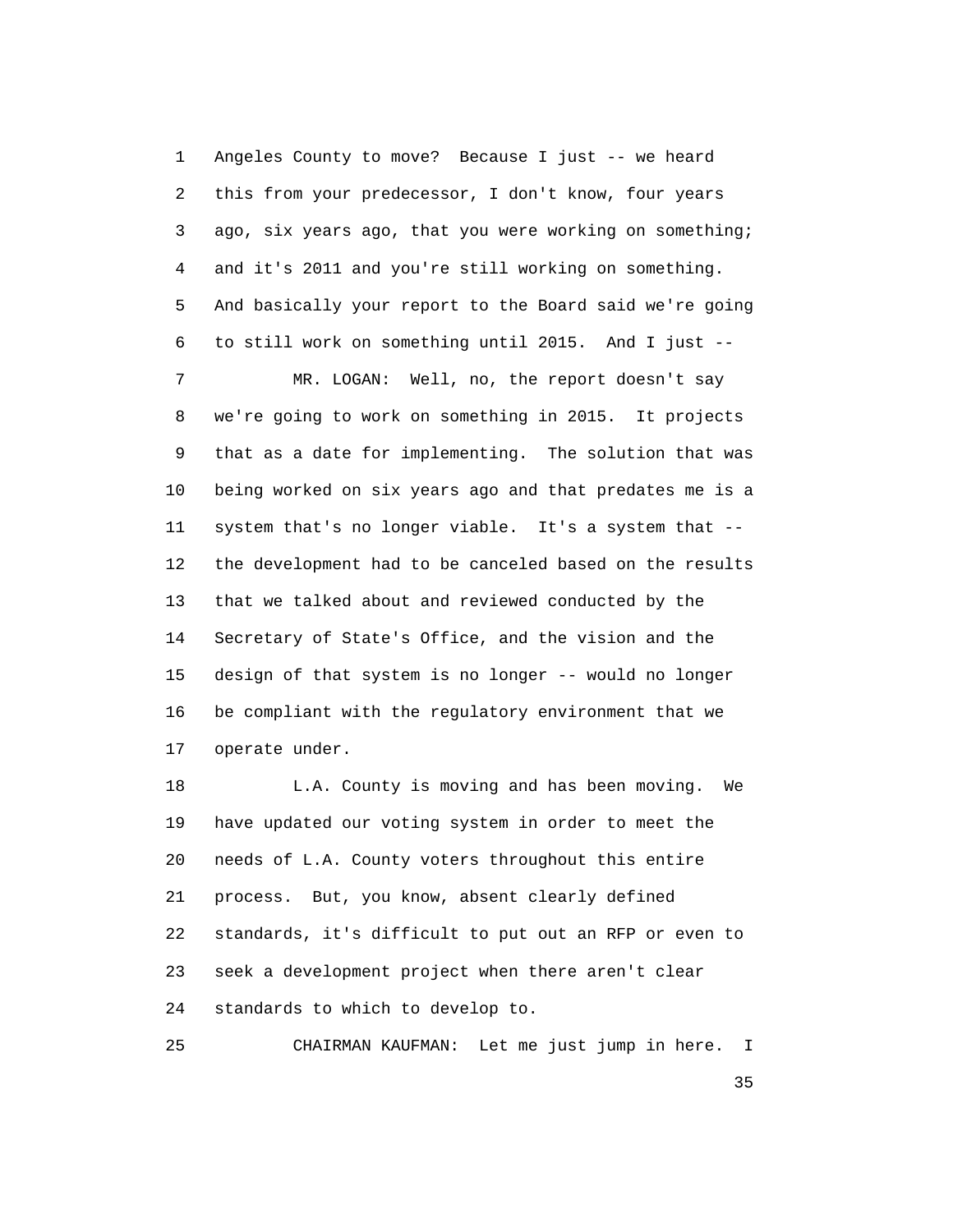1 don't mean to put you on the spot because this was 2 before your arrival on the scene, but had the County 3 purchased that system that was being considered six 4 years ago, do you have any sense of what that would 5 have cost the county to buy a system that's now 6 obsolete?

 7 MR. LOGAN: I don't know that off the top of my 8 head. I can get you that figure.

 9 VICE CHAIRMAN BUSTAMANTE: Well, Mr. Chair, I 10 mean, the previous registrar-reporter did offer, you 11 know, technology that -- part of what she had suggested 12 was very similar to what this registrar-recorder is 13 saying, and that is there isn't the technology out 14 there to meet L.A. County's needs, so I'm not aware of 15 any technology that they had considered at the time 16 that may now be considered obsolete.

17 I mean, there are -- almost every county in the 18 State of California has done something to enhance 19 modernization of voting equipment because everyone knew 20 that there was a serious problem with that. And it's 21 remarkable that problem continues to exist in Los 22 Angeles County.

 23 MR. LOGAN: And, again, I would state that L.A. 24 County has also done that. We did implement the 25 Inka-Vote Plus system in order to be compliant with the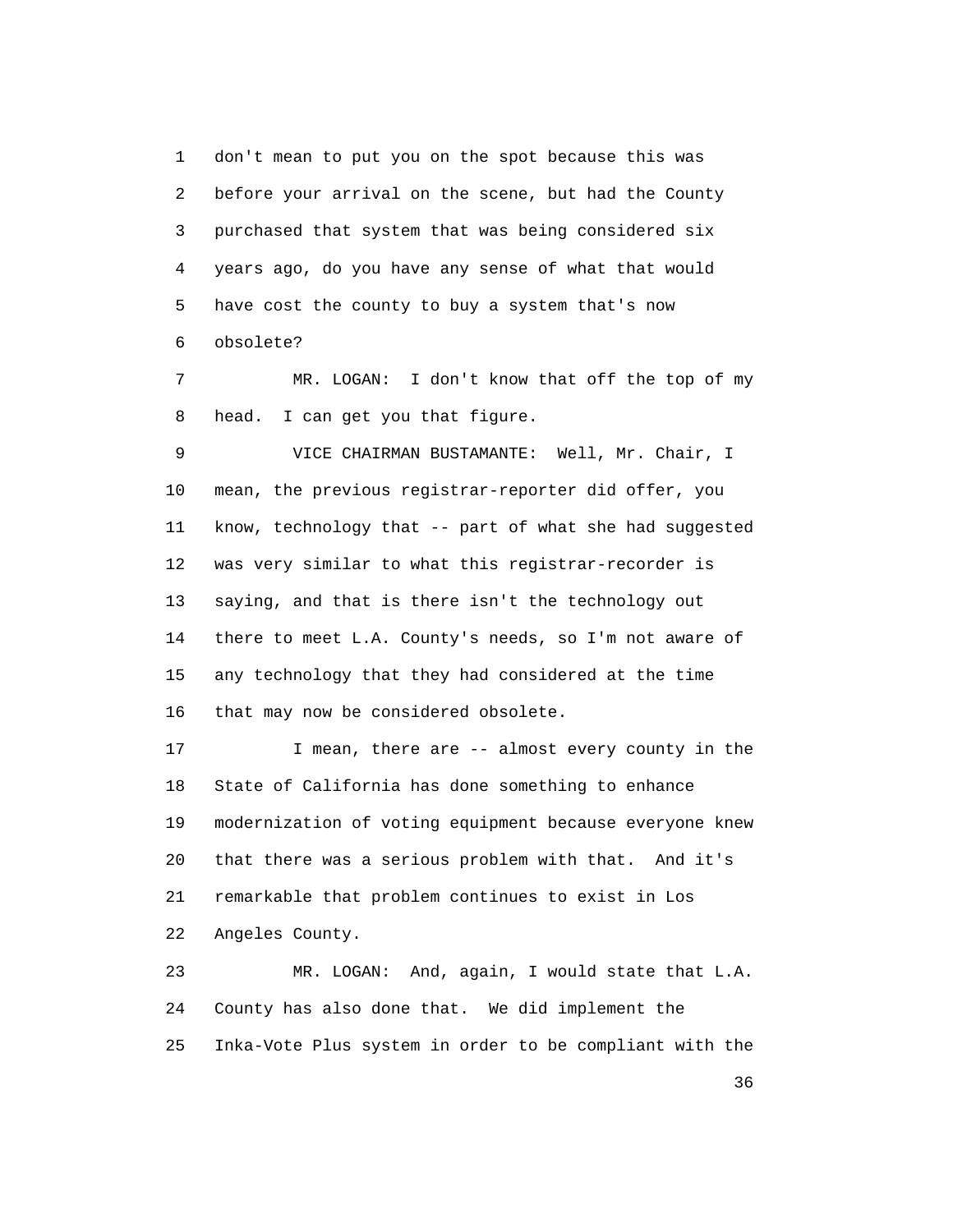1 Help America Vote Act. And that system is in use today 2 and continues to be viable, and we believe can and will 3 meet our needs until a new system is put in place. 4 There was a development project for a complete system 5 modernization in place that was canceled as a result of 6 the very issues that I previously mentioned.

 7 CHAIRMAN KAUFMAN: And let me just clarify so 8 the record is clear. L.A. County, as Mr. Logan said, 9 did implement a new system. They just did not come to 10 this Board seeking funding for the implementation of 11 that system, while others have.

12 Anything further?

13 VICE CHAIRMAN BUSTAMANTE: Not for me.

 14 CHAIRMAN KAUFMAN: Okay. Thank you for coming 15 and letting us know where things stand in Los Angeles. 16 MR. LOGAN: Thank you.

 17 CHAIRMAN KAUFMAN: I'll throw this out to my 18 other Board members for comment, but I do think we have 19 to have, you know, a further discussion about this. 20 And given that Mr. Logan said that -- and we can only 21 hope, but given that he said, you know, at some point 22 over the summer there may be some more clarity on the 23 direction they may be going, you know, I would suggest 24 that staff proceed along the lines that we had 25 discussed previously, with perhaps doing some kind of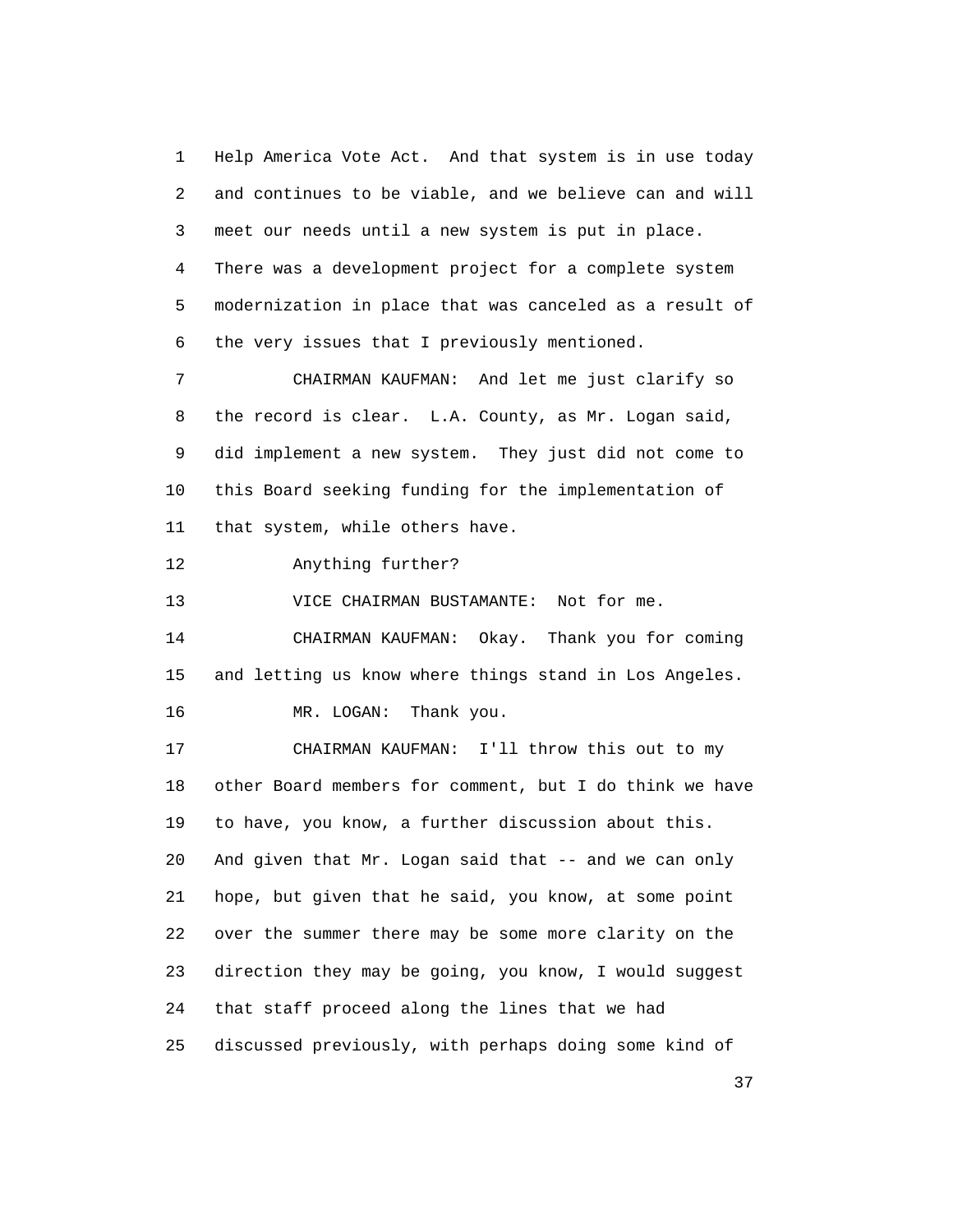1 informal survey to figure out where other counties are 2 so we can see whether there is really an issue here in 3 what we're even talking about and perhaps schedule that 4 meeting, you know, a few months down the road. 5 I know we have some other counties, or at least 6 one other county, that has indicated that it's about 7 ready to submit a plan. Is that correct? 8 MS. MONTGOMERY: Calaveras, I believe you said, 9 Ryan, this morning that they met with their Board of 10 Supervisors? 11 MR. ANDERSON: They met with their Board of 12 Supervisors last night, and my understanding was their 13 board approved it. 14 MS. MONTGOMERY: So that makes Calaveras ready. 15 Humboldt is working on it. 16 CHAIRMAN KAUFMAN: Vice Chairman Bustamante, 17 any thoughts on trying to at least formalize our 18 process for thinking on this issue? 19 VICE CHAIRMAN BUSTAMANTE: Sure. I think it 20 would be good to sit town and have a conversation on 21 how best to proceed. I don't know that -- well, I'll 22 further check. 23 CHAIRMAN KAUFMAN: Mr. Guardino? 24 MR. GUARDINO: No, sir. 25 CHAIRMAN KAUFMAN: All right. Well, I'll work

<u>38</u>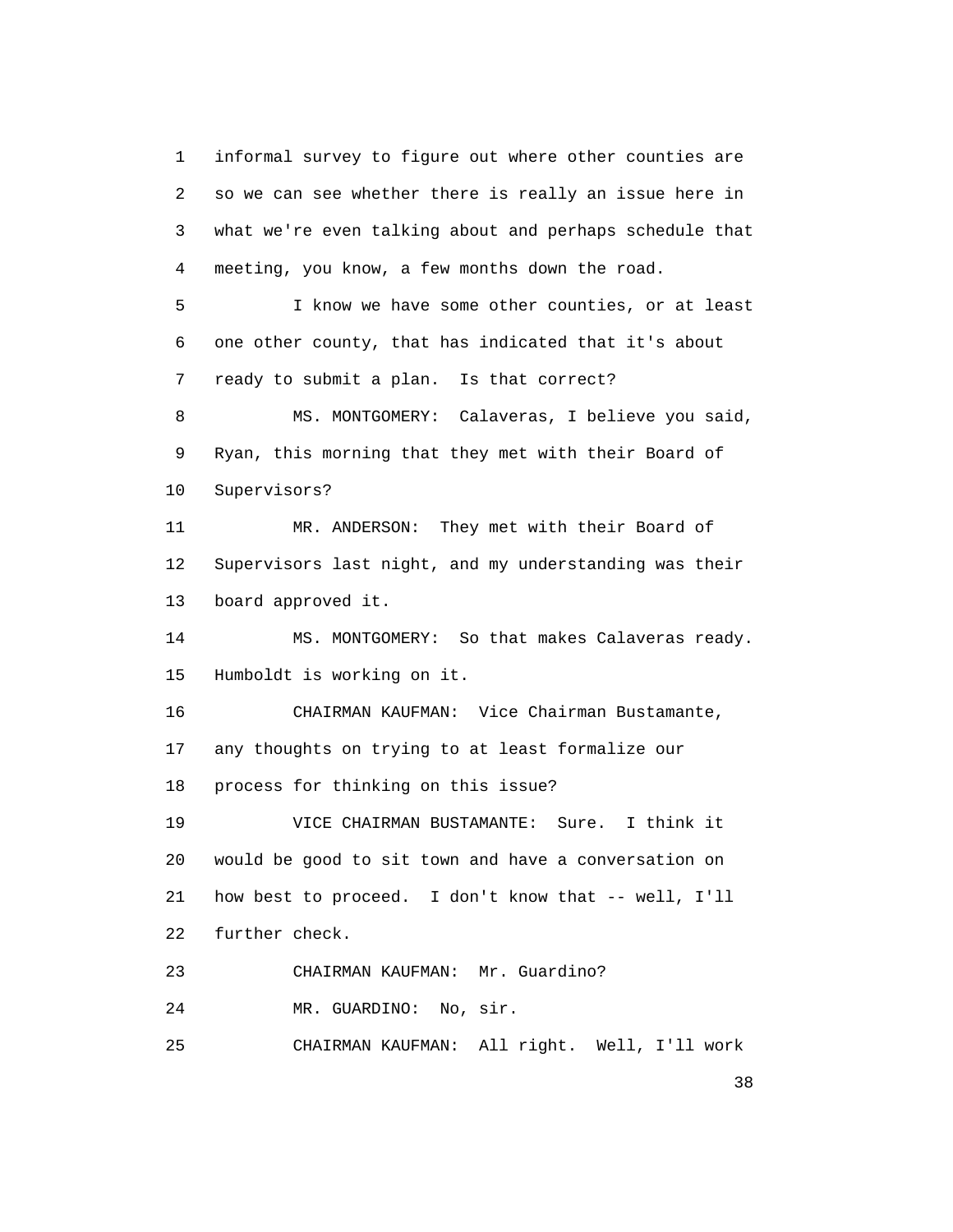1 with the staff to figure out timing for another time 2 when we want to do this again and when it might make 3 sense to agendize that item. 4 Okay. Anything else on other business? 5 MS. MONTGOMERY: No, sir. 6 VICE CHAIRMAN BUSTAMANTE: Not I. 7 CHAIRMAN KAUFMAN: All right. Then I'll take a 8 motion to adjourn. 9 MR. GUARDINO: So moved. 10 VICE CHAIRMAN BUSTAMANTE: Second. 11 CHAIRMAN KAUFMAN: All in favor? 12 Aye. 13 I'll assume the two of you are an Aye. 14 VICE CHAIRMAN BUSTAMANTE: Here, here. 15 MR. GUARDINO: Yes. 16 VICE CHAIRMAN BUSTAMANTE: Thank you, everyone. 17 CHAIRMAN KAUFMAN: Okay. This meeting is 18 adjourned. 19 (The meeting adjourned at 10:55 a.m.)  $20$  --o0o-- 21 22 23 24 25